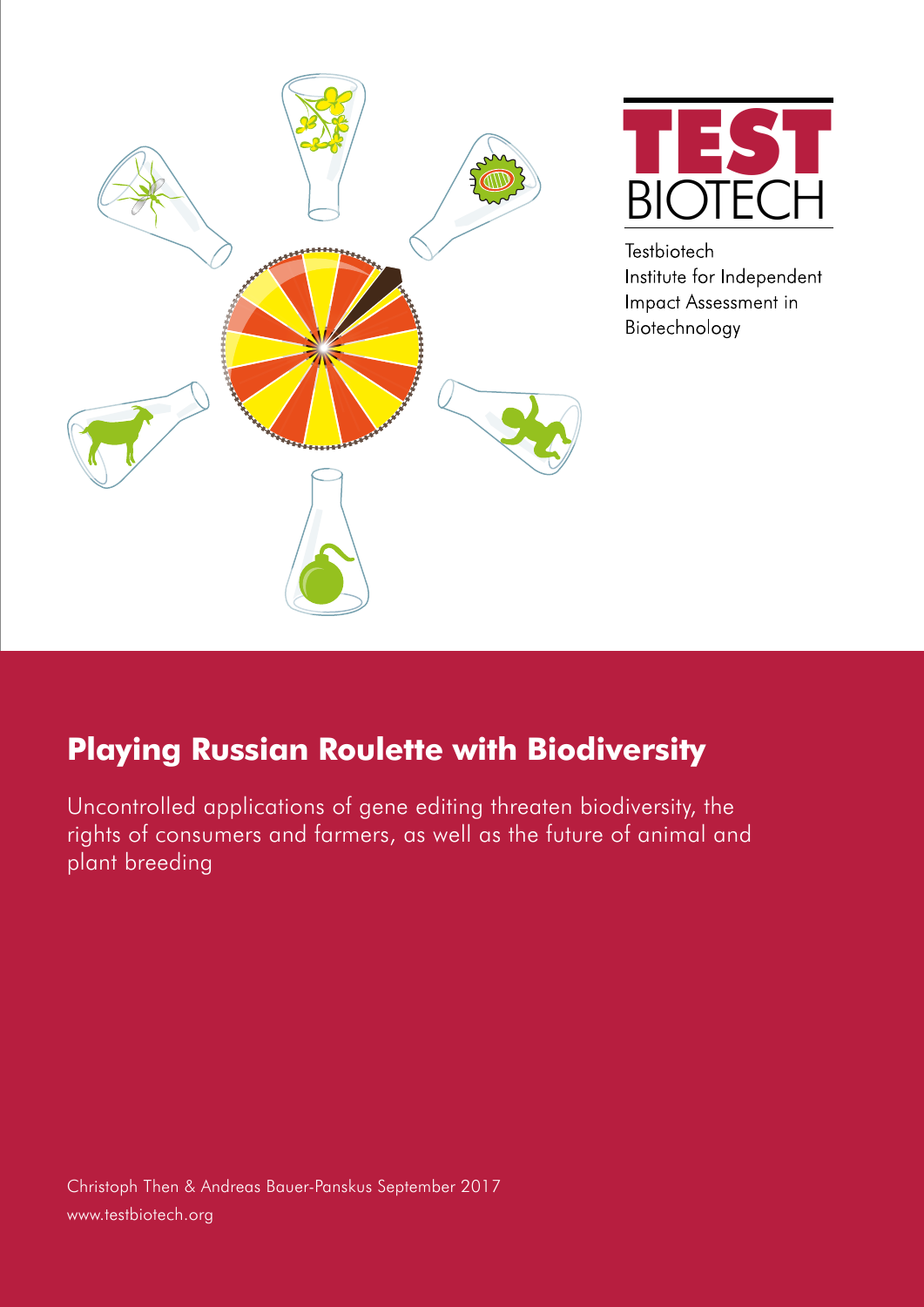### **Playing Russian Roulette with Biodiversity**

*Uncontrolled applications of gene editing threaten biodiversity, the rights of consumers and farmers, as well as the future of animal and plant breeding*

Christoph Then & Andreas Bauer-Panskus

Layout: Claudia Radig-Willy

### **Imprint**

**Impressum** Institute for Independent Impact Assessment in Biotechnology Testbenann Institut für unabhängige Folgenabschätzung in der Biotechnologie Tel.: +49 (0) 89 358 992 76<br>. Fax: +49 (0) 89 359 66 22 Testbiotech Frohschammerstr. 14 D-80807 Munich

Tel.: +49 (0) 89 358 992 76 info@testbiotech.org www.testbiotech.org

Executive Director: Dr. Christoph Then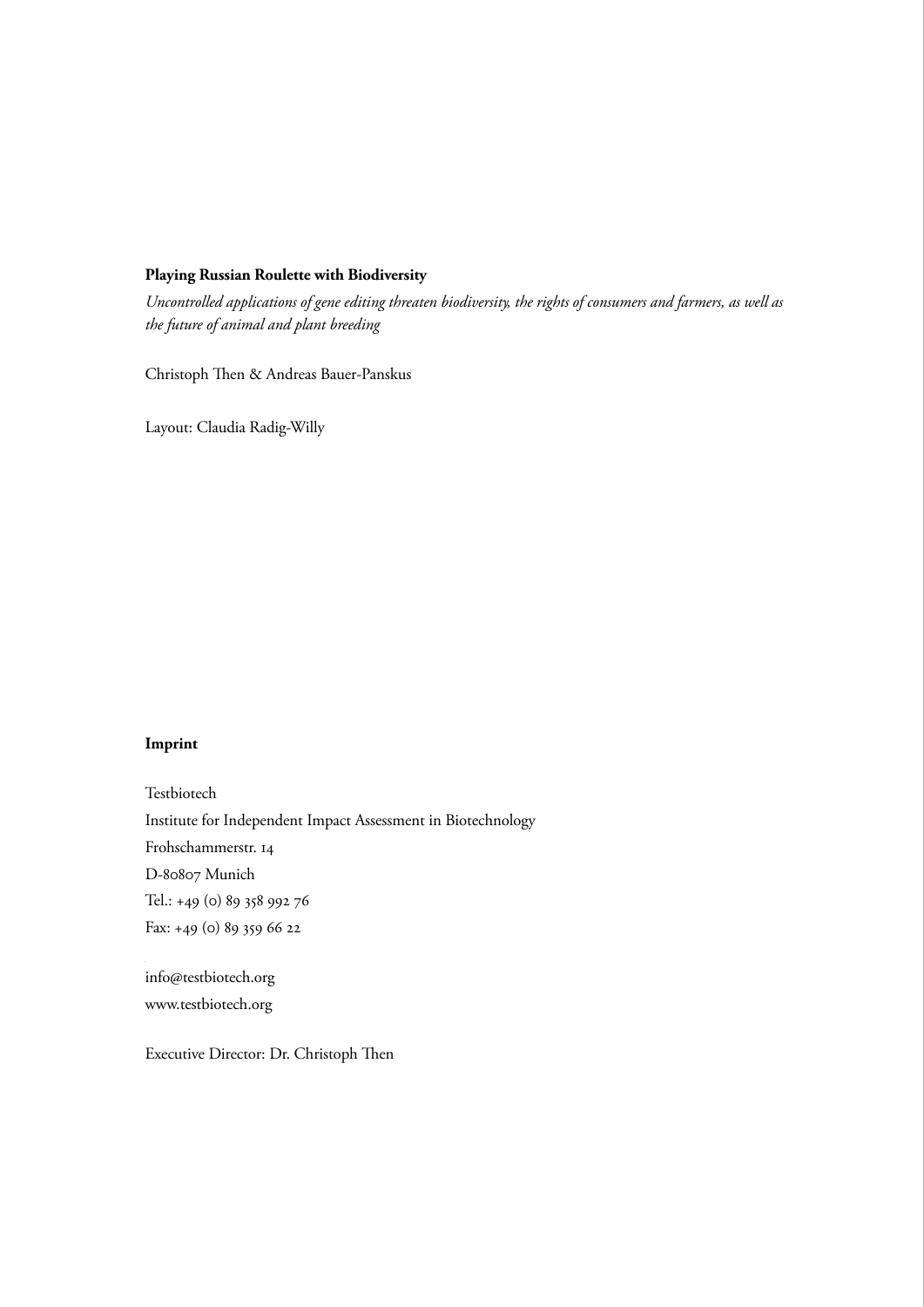# **Contents**

| Summary                                                     | 4              |
|-------------------------------------------------------------|----------------|
| I. New methods of genetic engineering – what is the issue?  | 7              |
| I.I Nucleases                                               | 7              |
| 1.2 Gene-drives                                             | $_{\rm II}$    |
| 1.3 Which plants and animals will be genetically engineered | 12             |
| 1.4 What are the aims?                                      | I <sub>3</sub> |
| 2. Risks and side effects                                   | I4             |
| 2.1 Varied rates of success                                 | I4             |
| 2.2 Unintended genetic changes: on-target and off-target    | 15             |
| 2.3 Unexpected biological effects                           | 16             |
| 2.4 Comparison with random mutations                        | 17             |
| 2.5 Limits to the assessment of health risks                | 19             |
| 2.6 Limits to the assessment of environmental risks         | 20             |
| 2.7 Extending the risk zone                                 | 2I             |
| 3. Economic interests                                       | 22             |
| 3.1 Avoidance of regulation                                 | 22             |
| 3.2 Expansion of patent applications                        | 22             |
| Conclusions and recommendations                             | 24             |
| Resources                                                   | 26             |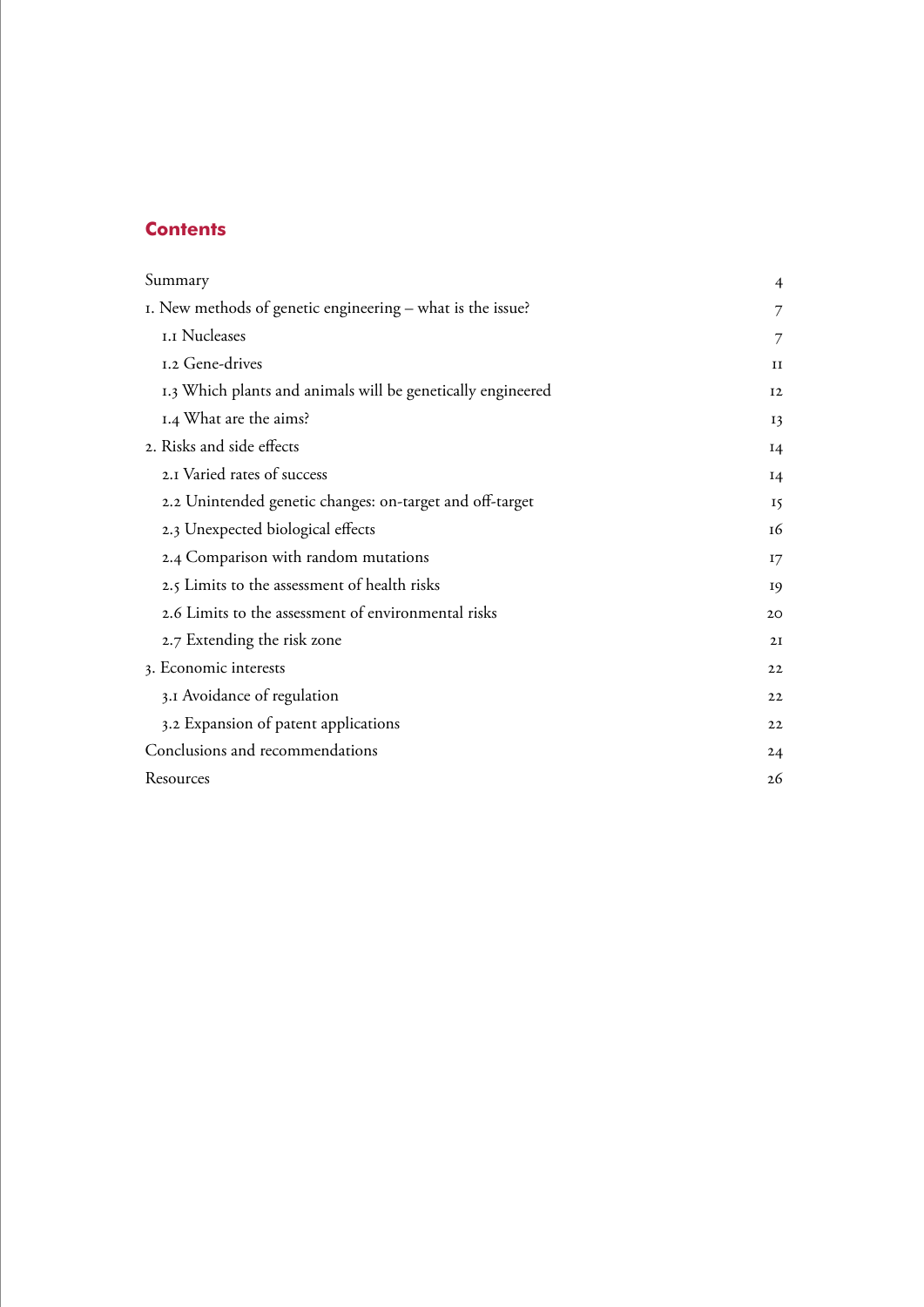# <span id="page-3-0"></span>**Summary**

The use of gene editing tools, such as the "gene-scissors" CRISPR, allow new ways of genome manipulation. They make it possible to edit the genome by removing or changing natural genes, as well as introducing artificial DNA. Gene editing has a huge range of potential applications in agriculture and the environment not only for crop plants and livestock, but also for natural biodiversity, such as insects, wild animals, trees and grasses. These news methods of genetic engineering even make it possible to increase the frequency with which the genetic changes are inherited in the following generations: So-called gene-drives can potentially manipulate the genome of whole natural populations of insects, plants or mammals. In effect, humans are planning to intervene in the "germline" of biodiversity.

As things currently stand, our generation needs to make a decision which could affect the future for years to come. If we get this wrong, it could rob future generations of being able to decide for themselves on the future of breeding, agriculture and food production. Indeed, our hubris around genetic technology could potentially lead us to leave our fingerprint on biodiversity and change it forever.

### **New methods of genetic engineering are presented as especially safe**

The current political, economic and social climates appear to be favourable to biotech companies: The economy, politicians and science have all gathered behind a principle of innovation that puts the technically feasible and financial gain above long-term interests in protecting the environment and future generations. Scientific arguments are frequently made to fit commercial interests and, in many instances, there is a lack of critical independent research. This is creating a climate in which society is in danger of becoming blind to the risks involved.

The companies operating in this sector emphasise that the new methods of genetic engineering are more precise in making changes in the genome, with fewer unintended effects than with previous technology. These arguments are directed at economic interests: The new methods are presented as being so safe that they can be marketed without needing to undergo risk assessment or comply with labelling requirements. In fact, the success rate fluctuates strongly according to method, type of cell and organism – an unmistakeable sign that the methods are still associated with many risks and uncertainties.

### **Even one accident can have dramatic consequences**

The new methods of genetic engineering are associated with a considerable number of risks. Removing strands of natural DNA, blocking gene functions or inserting additional genes can lead to health risks when the resultant plants or animals are used in food production.

It can also impact on soil life, the health of crop plants and livestock, ecosystems and pollinators such as bees, as well as on natural food webs. Both the population of these species and their interactions with ecosystems may be endangered if their changed genetic material is allowed to spread uncontrolled into the environment. These organisms can also become invasive and displace other species.

For closer consideration of the risks, it is important take the whole network of biodiversity, its means of biological communication and ecological interactions into account, in addition to recognising the limits of our current level of knowledge.

Even if in many cases there will supposedly be no evidence of problems, just one accident can have serious consequences for biodiversity, the future of animal and plant breeding, as well as human health. This kind of accident could happen today, tomorrow or even after more than a hundred years. Once this game of Russian roulette has started there will be no reliable way of controlling it.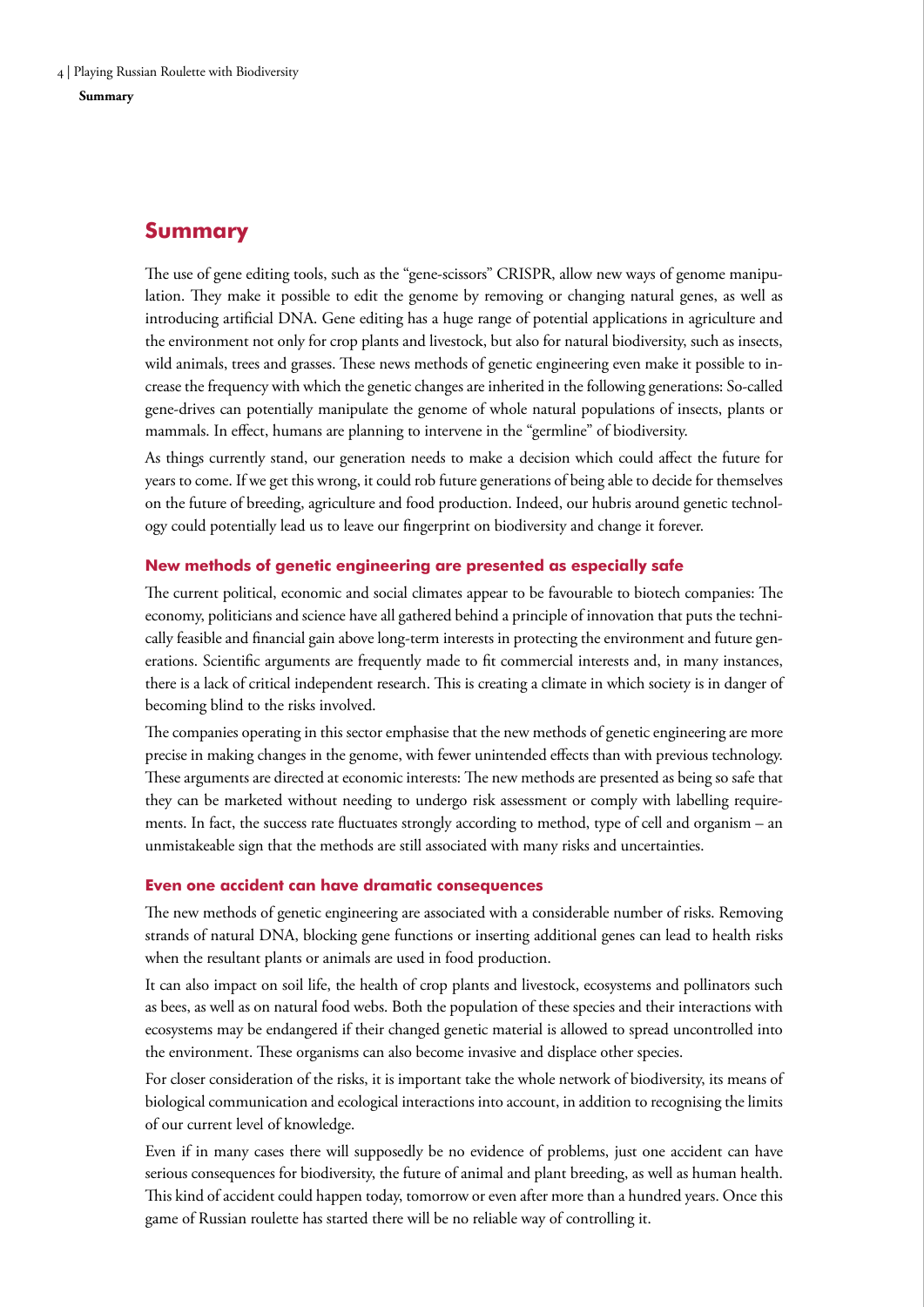### **We must not give up control**

Genetic intervention in biodiversity threatens to be irreversible and impact the future of plant and animal breeding, with all the possible consequences. Any possible future decisions and freedom of choice for future generations would be thrown overboard together with the precautionary principle.

The current EU precautionary principle would be seriously undermined if there is no requirement for risk assessment and labelling. It would also be impossible to protect agriculture that does not use genetic engineering technology. Farmers and consumers would lose freedom of choice and decision-making.

Leaving genetically engineered organisms created with new methods of genetic engineering out of GMO regulation would, in fact, mean there would be no data for independent risk assessment. Neither would there be any information available that could be used to identify any such organisms in the case of intended or unintended release. Technical faults, unintended side effects, risks and biological hazards associated with these developments can rapidly become unmanageable and uncontrollable burdens for following generations.

In some ways this development is being forced: Biotech companies are not only talking about blocking genes, but also about "knocking out" GMO regulation and transparency for consumers. The biotech industry is pushing for a situation where there is no alternative to using their patented plants and animals.

### **Who stands to profit from this situation?**

Well-known biotech companies, such as Bayer, Monsanto and DuPont want to expand their businesses; and other animal genetics companies, such as Genus are already positioning themselves in readiness. They promise to ensure global food security, but are driven by short-term financial gain that is secured by taking out patents on plants and animals.

Overall, rapid developments in new methods of genetic engineering are making it much cheaper to make changes to the genome; and the time needed for the process is considerably shorter. It is possible that both the type of changes and the number of genetically engineered organisms will increase rapidly within the next few years. If the biotech industry is able to follow through with their plans, dozens of such organisms will be used in agriculture and released into the environment.

### **The limits of risk assessment**

A differentiation of unintended side effects associated with new methods of genetic engineering must be made between those that are relatively easy to recognise in DNA (off-target and on-target), biological effects in the cells of the organism and those which emerge in interaction with the environment. These are often unpredictable and therefore much more difficult to assess. Accompanying risks for humans and the environment must in each case be investigated by independent experts. Releases must not be allowed if the uncertainties and risks cannot be adequately assessed.

Examples of risks and side effects are:

- › Mistakes can be made in regard to the correct genome target and the scissors can cut the genome at wrong place – this can lead to unintended changes at locations in the DNA that were not meant to be cut (off-target).
- › If the nuclease cuts the target DNA sequence, additional DNA can often be either accidentally or unintendedly inserted; and at the targeted location there are often further unintended changes in the structure of the DNA (on-target).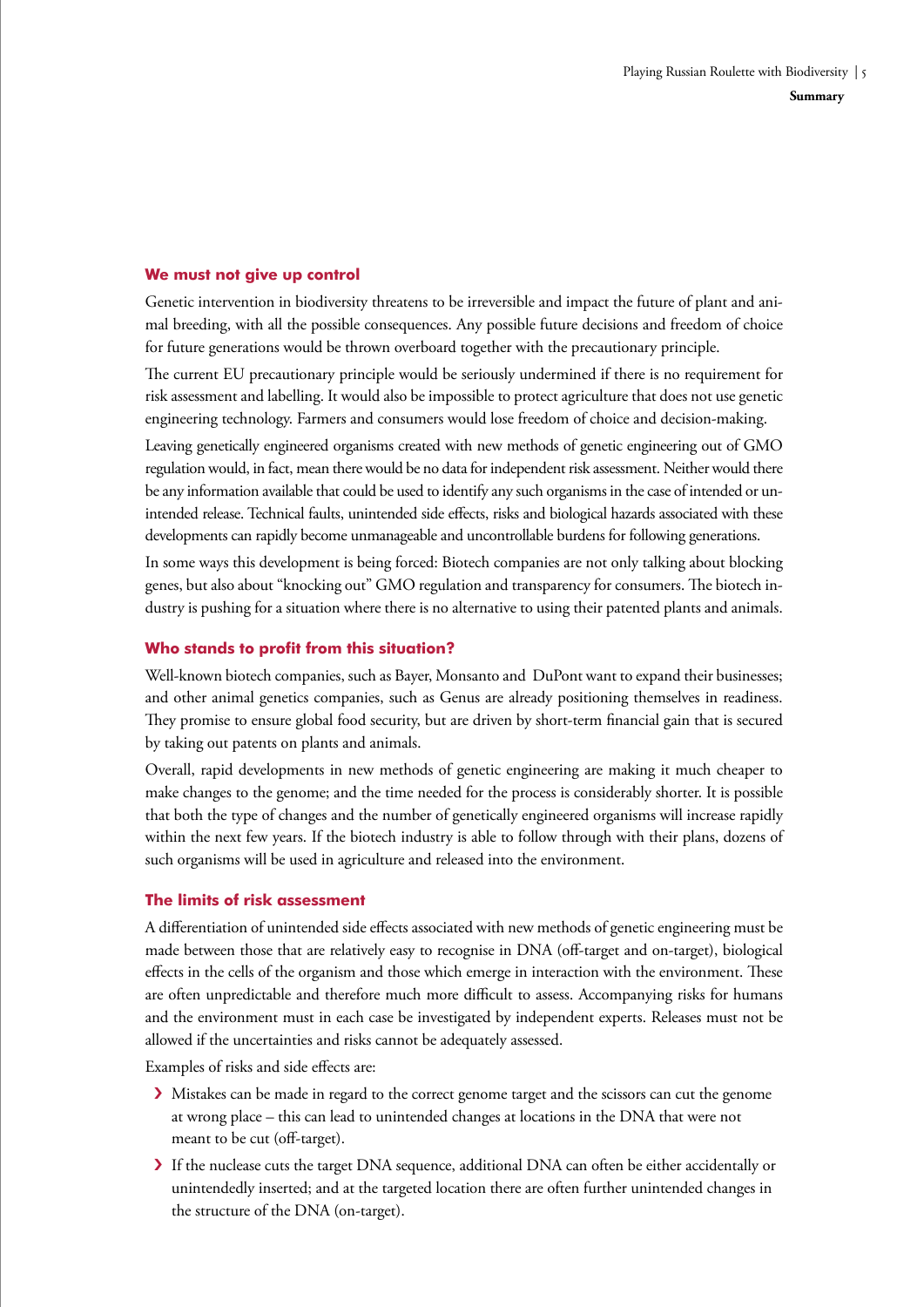6 | Playing Russian Roulette with Biodiversity

### **Summary**

- › The removal of natural DNA sequences can lead to shifts in DNA reading frames; affected DNA sequences can be skipped (e.g. Exon skipping) and, amongst other things, proteins that are changed in their structure may form. This can lead to the emergence of unexpected and surprising biological effects in the cells or the organism that are not immediately predictable at the DNA level.
- › If intervention in the genome is actually "successful", constituent parts of food plants can be unintendedly changed e.g. there can be an increase in allergenic plant constituents.

Some unintended effects may only emerge with a specific genetic background. These effects are particularly relevant when natural populations of plants and animals are changed and have a greater genetic diversity (heterogeneity) than the plants and animals that have been bred over hundreds of years. The uncontrolled spread of genetically engineered organisms can have disruptive consequences for ecosystems and food webs:

- › Food webs from insects to birds and mammals can be particularly affected by changes in plant populations.
- $\blacktriangleright$  The exchange of information e.g. the communication between pollinators and plants can be disrupted.
- > The associated microbiomes, microorganisms that are symbiotic with roots of plants or the gut of humans and animals can be altered in a way that soil life is disturbed, or plants, animals and people become more susceptible to disease.

These risks cannot be considered equivalent to those that emerge from conventional breeding or random mutagenesis: Here the cells and the organisms have different means of regulating changes in the genome (random mutations or new gene combinations) so that the phenotype of the plants and animals is very often not changed, or only changed within certain parameters. New biological traits that emerge can adapt over longer periods of time to the environment. These natural mechanisms of genetic regulation are overridden by methods of genetic technology e.g. through simultaneous changes at several genome locations on different chromosomes, and the mass release of organisms with biological traits that have not been tested in the evolutionary process.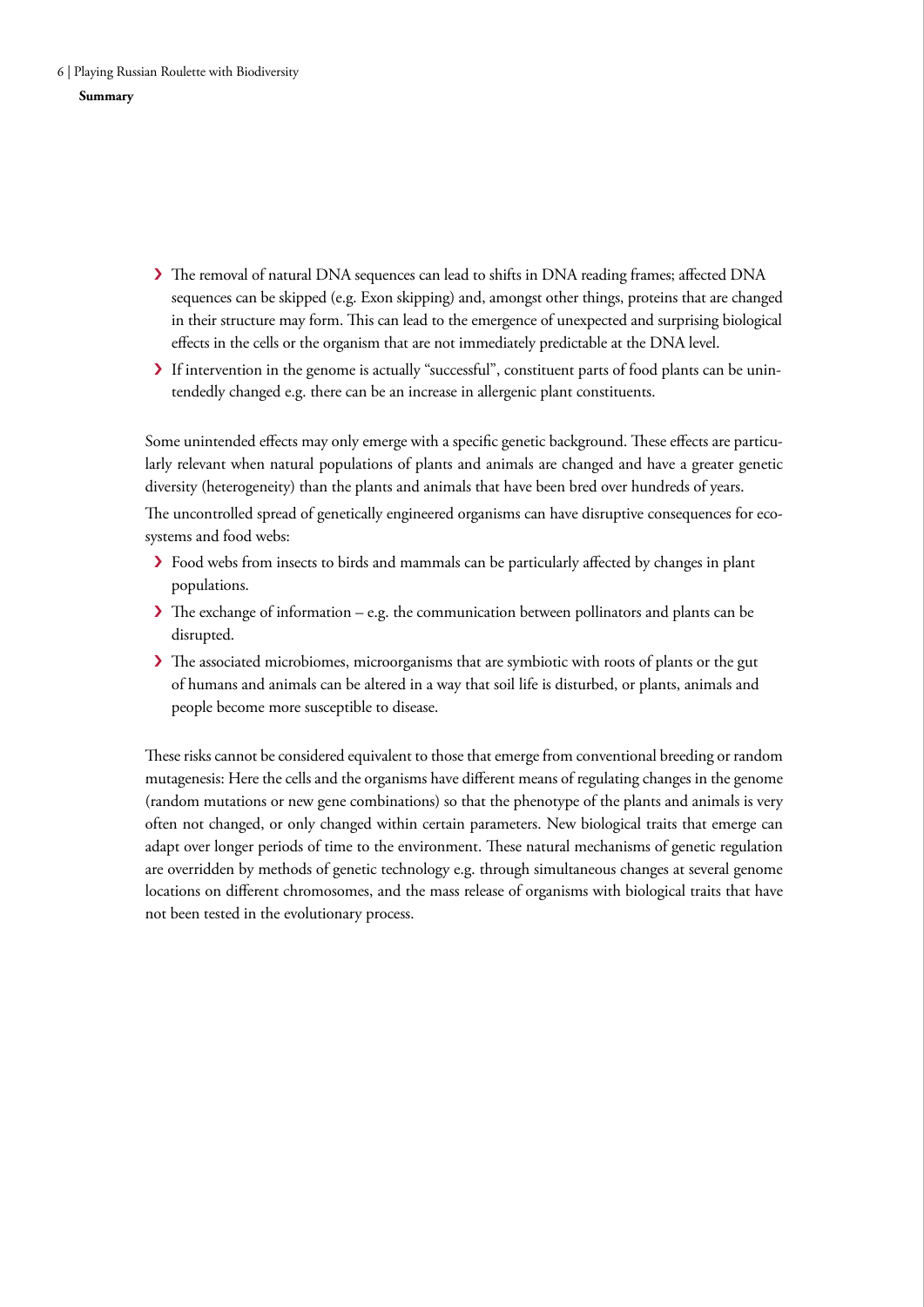# <span id="page-6-0"></span>**1. New methods of genetic engineering – what is the issue?**

The terms gene editing or genome editing are used collectively to describe new methods of genetic engineering that are supposedly more precise than previous methods.

- › One of the basics of the new methods of genetic engineering is the option to artificially synthesise nucleotides i.e. the basic structural units of the genetic substance DNA (deoxyribonucleic acid) and the messenger substance RNA (ribonucleic acid) in the laboratory. Synthetic DNA and RNA can be altered in its structure to fit a specific aim and purpose. This can lead to the emergence of structures that have not originated from evolutionary processes.
- › Short nucleotide chains (oligonucleotides) can be inserted directly into cells so that these cells can serve as a template to modify their own DNA or interfere in gene regulation.
- › Currently, the most important tools in this arsenal are nucleases, so-called "gene-scissors". These are enzymes (proteins) that can open up DNA. This newly developed technology targets and cuts the DNA at a specific sequence. DNA can be removed, changed or inserted at this location. This report focusses on these methods and, in particular, on the CRISPR systems.

The methods named above can be combined. The genomes of completely different organisms can be changed in small or large sections and DNA can be tailor-made to fit specific economic purposes. The organisms and their genetic and biological traits created in this process have not been able to adapt to the environment through natural evolution.

The new methods of genetic engineering make it easier to genetically change organisms and shortens development times. Therefore, it can be expected that a large number of these genetically engineered organisms will be released and used e.g. in agriculture.

# **1.1 Nucleases**

In recent years, a number of different nucleases have been developed that enable a restructuring of DNA, which is the basic carrier of molecular genetic information. Currently, the most important of these is CRISPR-Cas9. This is a kind of gene probe made up of ribonucleic acid (RNA) and a protein, the enzyme that can "cut" the DNA (see Figure 1). The RNA is able as it were to reproduce mirror images of structural units of DNA. Via its specific RNA sequences, the CRISPR-Cas9 system can be "programmed" to a specific target. This enables genes to be silenced and/or the insertion of additional DNA into the genome.

Using CRISPR-Cas9, DNA can be changed at several locations simultaneously: The nuclease can alter the genome at all the locations where the target sequences are found. There are often groups of genes that have similar or identical structures – and they can all be changed in one single step. It is also possible to "program" the enzymes to target several target sequences at the same time. This means it is also possible to change different genes in just one step.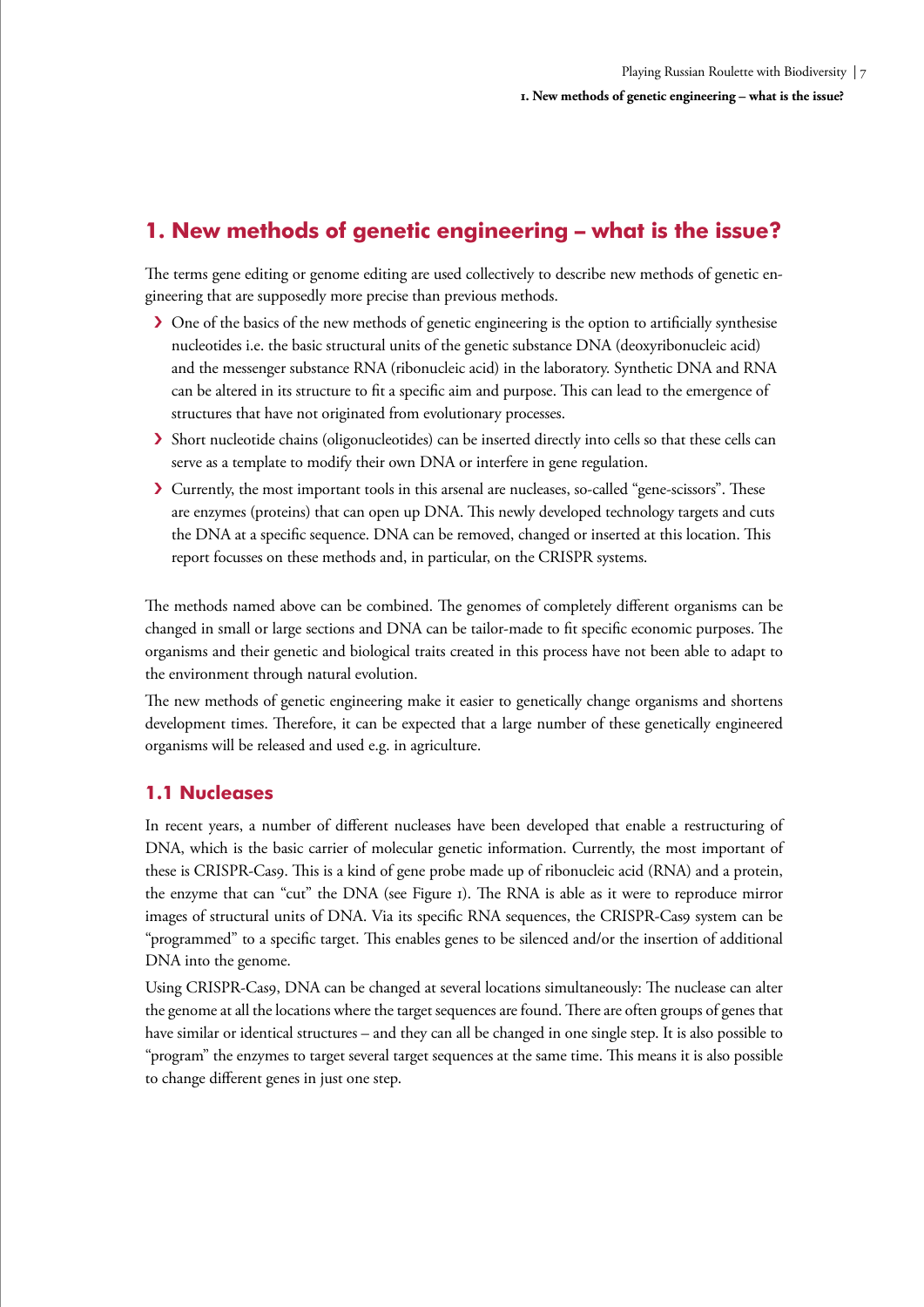**1. New methods of genetic engineering – what is the issue?** 

#### **The gene-scissors – CRISPR-Cas9**

Nucleases are proteins (enzymes) that can cut open DNA – therefore the name gene-scissors. Gene-scissors have been known for some time although it was only possible to "cut" the DNA at relatively few locations. In recent years, various new nucleases have been developed that are more versatile, faster and easier to use. Currently, the most important nuclease is CRISPR-Cas9 that was first described in 2012/2013. A new variation is the CRISPR-Cpfl, which is supposed to cut much more precisely.

The nuclease is intended to cut through both DNA strands. This will trigger repair mechanisms in the cell that will attempt to repair the DNA. As a result, changed DNA structures (mutations) frequently develop at the locations where the nuclease has made the cut, thereby allowing gene functions to be disrupted or blocked. This is called "knock -out" or changing of natural genes. Additional DNA (synthesised in the laboratory) can be inserted into the genome of the cell (called "knock-in") by using the CRISPR-Cas9 system. CRISPR-Cas9 technology can also be used to change the genome at several locations simultaneously. The exact way in which the nucleases act is by no means fully understood.

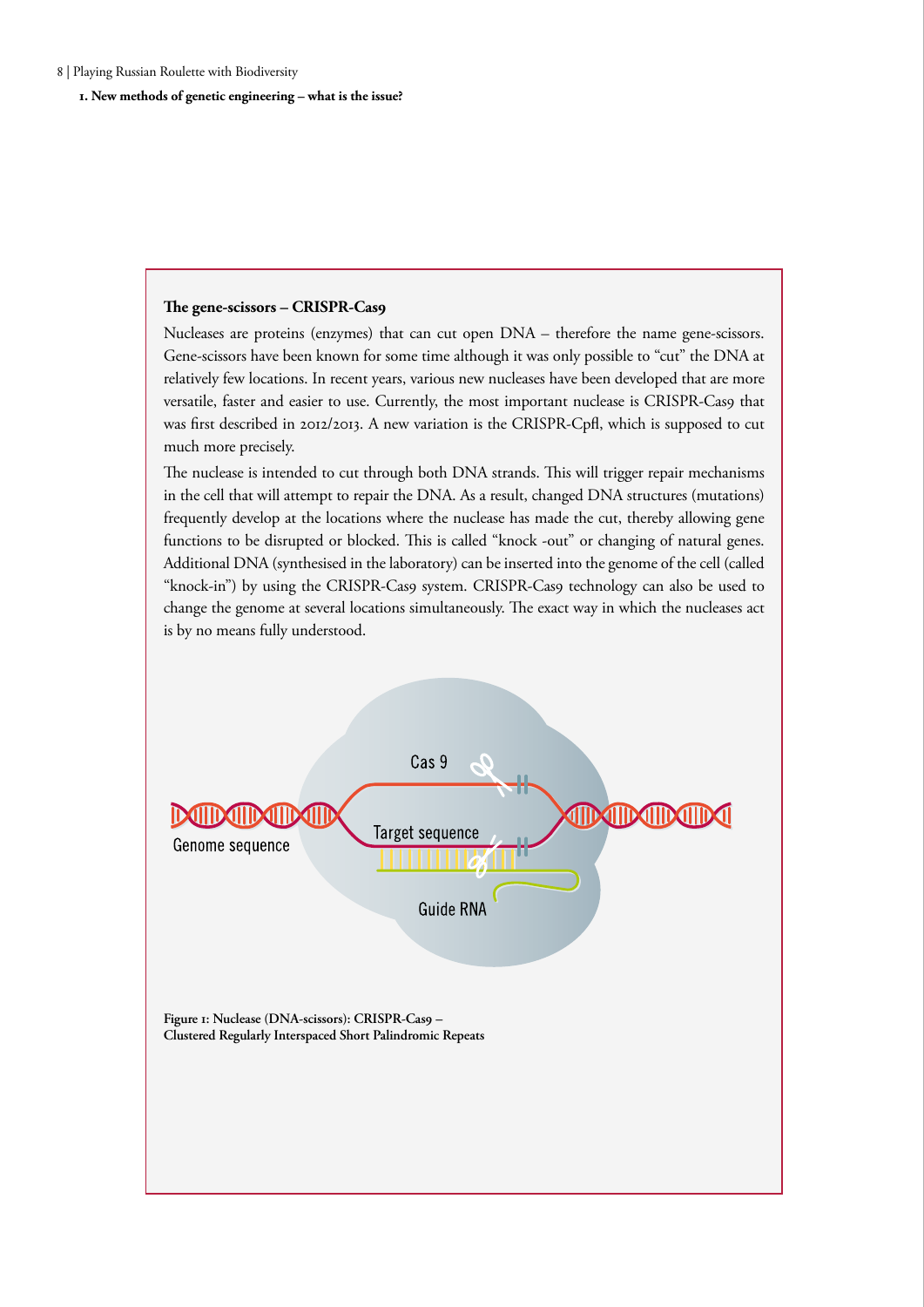### **How do the gene-scissors get into the cell?**

In a first step, the DNA of the nuclease is inserted randomly into the genome of the cell. In a second step, the DNA scissors are activated to target the location to be changed. At this stage, there are frequently unintended changes in the genome, and in some circumstances, the nuclease can remain active in following generations and lead to unintended changes in the DNA at later stages.

There is also the possibility to combine the nuclease, consisting of protein and RNA, outside the cell. This can then be channelled into the cells as pre-synthesised gene-scissors. In this case, the DNA for the gene-scissor mechanism is not inserted into the genome. The effect is transient. The DNA-scissor is broken down in the cells. If the process is successful only the targeted locations are changed. (see e.g. Weeks, 2017)

This transient method can be relatively successfully used in so-called protoplasts: This is where the cell walls are removed so that it is easier to introduce the proteins into the cells (see for example Gil Humanes et al., 2017). This method can only be used with specific species of plants and, in particular, not with crop plants, such as maize, wheat and rice. It often involves more rigid methods such as particle bombardment: For example, metal particles are coated with nuclease constituents and then using pressure are fired into the cells (see e.g. Weeks, 2017).

A further transient method of introducing the gene-scissor into the cells is by using viruses as a vehicle. These are meant to activate the nuclease without inserting their own DNA into the genome of the plants (see e.g.Weeks, 2017).

There are also methods that introduce plasmids into cells that should base as genetic information to synthesise the nuclease in the cell without introducing the relevant DNA into the genome of the cells (Chilcoat et al., 2017).

By using transient methods, the DNA in cells can be changed or removed, but the insertion of additional genes is technically problematic (see e.g. Liu et al., 2017).

Especially for economic and legal reasons, the biotech companies are pushing these methods to the forefront of their activities: They hope thereby to escape legal regulation for assessment and requirements for labelling if no additional DNA is inserted into the plants and animals.

### **Variants of the CRISPR systems**

The cutting mechanism of the nuclease can be wholly or partially deactivated. In this way, CRISPR variants that will only cut one strand of DNA (nickase) can be obtained, or that will only target single bases (the "letters" of  $DNA$  – adenine (A), cytosine (C), guanine (G) and thymine (T)) to be changed.

In addition, with some modifications, CRISPR-Cas nucleases can be used to cause biochemical changes on the chromosomes to change gene activity (epigenetics). In this way, genes can be silenced or activated.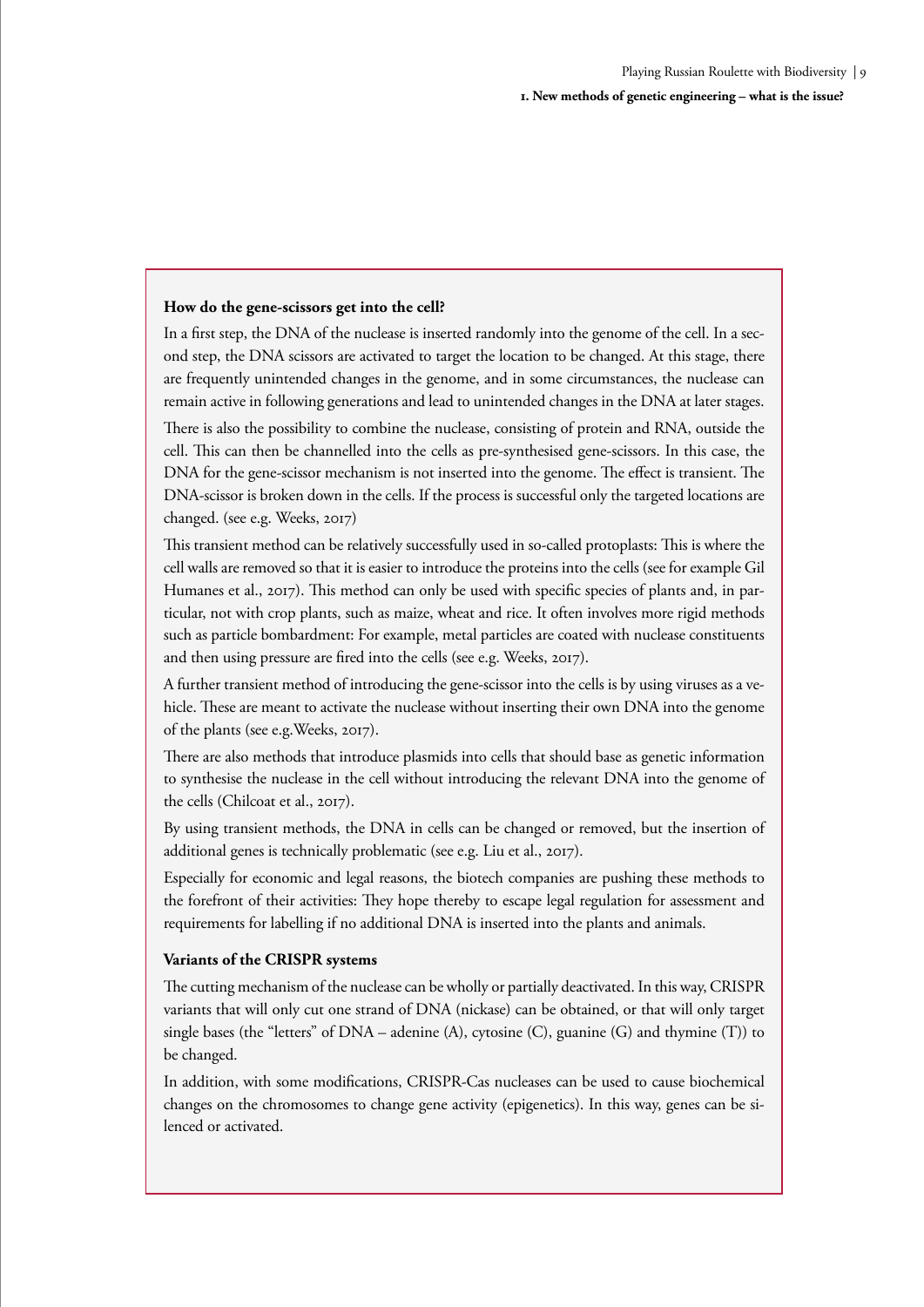10 | Playing Russian Roulette with Biodiversity

**1. New methods of genetic engineering – what is the issue?** 

Gene-scissors are often put into three groups according to the function of the nucleases – whereby the term SDN or Site-Directed Nucleases technology is often used:

**SDN 1 technology** – introduces a double strand break (both DNA strands are cut) that is then repaired via cellular repair mechanisms, whereby each strand is changed differently in its structure (non-homologous end joining, NHEJ). As a result, random mutations are created at each site via which the respective genes can be deactivated.

**SDN 2 technology** – additional DNA is inserted with help of the nuclease. The inserted DNA serves as a repair template (matrix) and enables a homologous repair of both DNA strands (homology-directed repair, HDR). The structure of the DNA is repaired in short sequences, but not randomly changed. Natural gene functions are also thereby often deactivated. In addition, this method is frequently used in combination with SDN 3 technology. The success rate is usually lower than with SDN 1 technology.

**SDN 3 technology** – additional (longer) DNA sequences are introduced into the cells with the nuclease. The longer DNA sequences can establish new biological functions. The success rate is often very low.

Many of the biotech companies would like to exclude SDN 1 and 2 technology from genetic engineering regulation.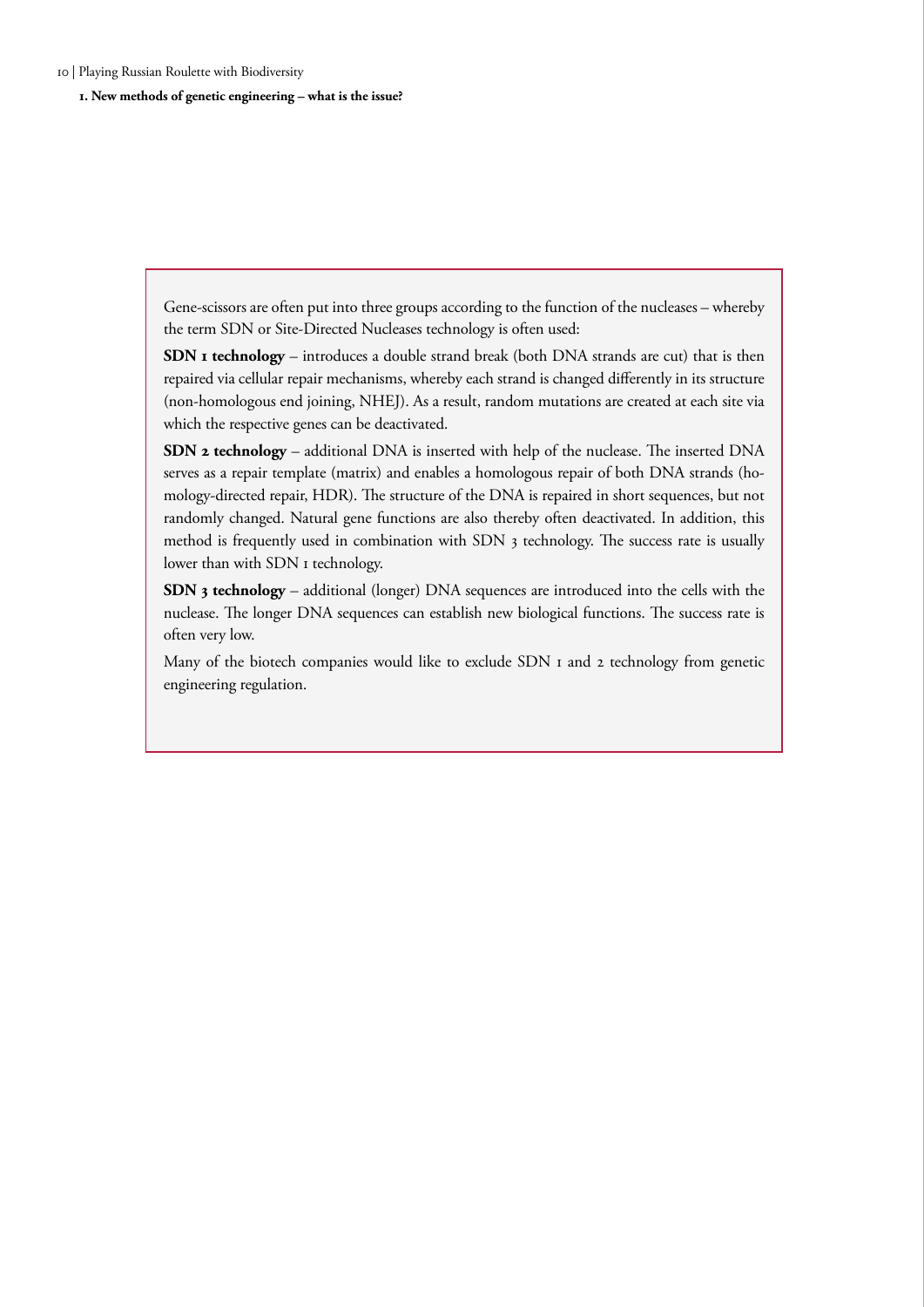### <span id="page-10-0"></span>**1.2 Gene-drives**

In so-called gene-drives, the gene responsible for forming the nuclease is permanently established in the genome. The enzyme is thereby reproduced in following generations and should ensure that changes are repeated on all DNA sequences as targeted. This means that the genes introduced in gene-drives spread much faster: Normally, according to Mendel, genetic information of sexually reproducing organisms splits up in following generations, whereas organisms with a gene-drive pass on changed genetic information homozygously so that the same genetic information is inherited by all offspring.

The aim, thereby, is frequently not "only" the genetic engineering of crop plants and animals. One future goal is the genetic engineering of natural populations. The technology could, for instance, be used to eradicate pests or make weeds more susceptible to herbicides. (National Academies of Sciences, Engineering, and Medicine, 2016).



**Figure 2: Gene-Drive (Mutagenic Chain Reaction): The genetic changes are passed on to each generation including onto the partner chromosome so that inheritance is homologous. This allows the new DNA to spread much more rapidly through populations (derived from Gantz & Bier, 2015).**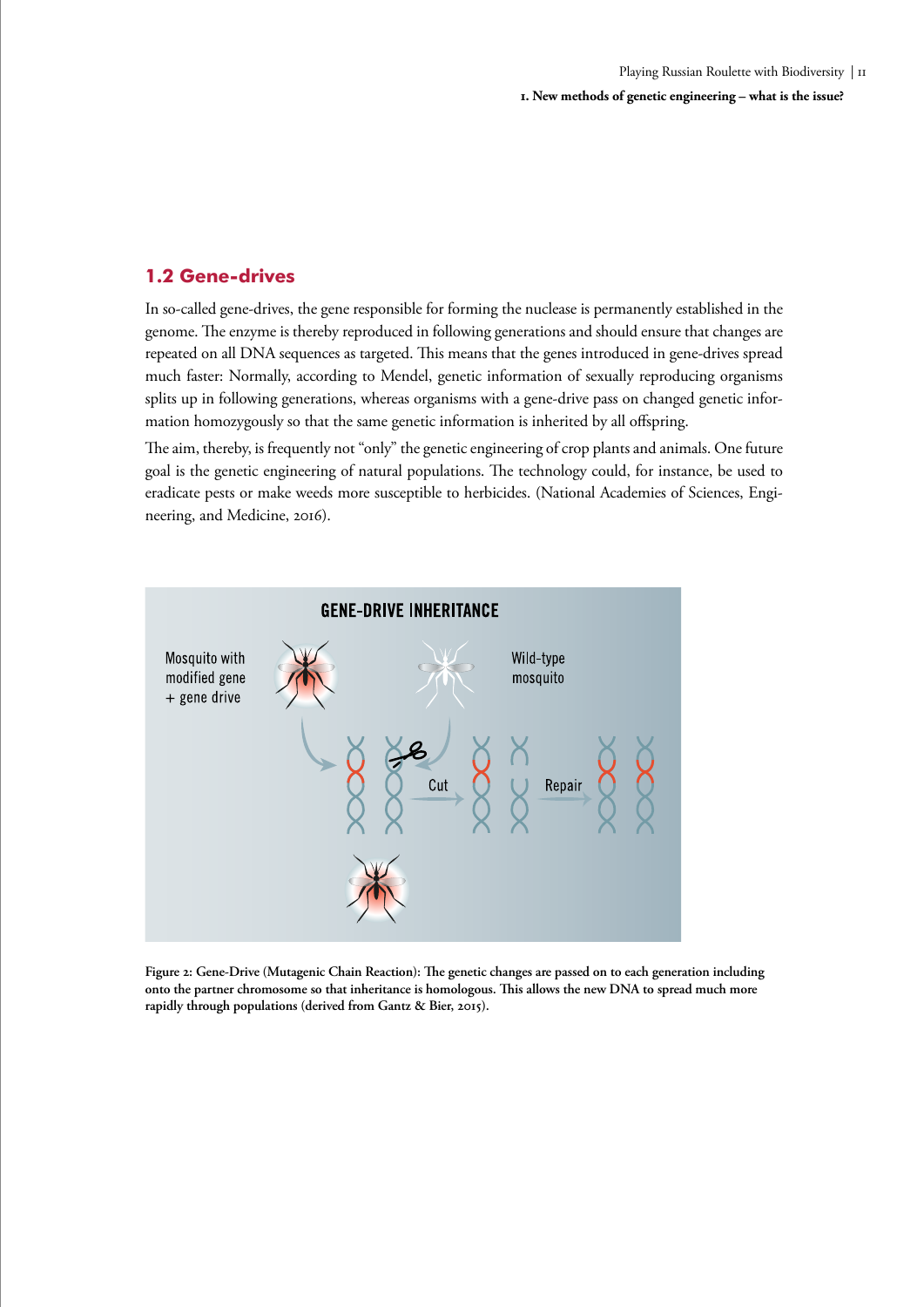<span id="page-11-0"></span>**1. New methods of genetic engineering – what is the issue?** 

# **1.3 Which plants and animals will be genetically engineered**

There is a continual increase in the number of publications that describe which plants and animals have been "successfully" changed using gene-editing methods. Apart from CRISPR technology, other methods used include the TALEN DNA-scissors and so-called meganucleases, although these are more difficult to handle.

In the USA, a maize event produced by DuPont and edible mushrooms have, amongst others, been approved, but are not yet on the market. This particular maize event has a changed starch content and the edible mushrooms are non-browning.

| <b>Crop</b>              | <b>Trait</b>                                             | <b>Developer</b>      | <b>Technique</b>             | Year |
|--------------------------|----------------------------------------------------------|-----------------------|------------------------------|------|
| Green Foxtail            | Delayed flowering                                        | Danforth Center       | CRISPR-Cas9                  | 2017 |
| Potato                   | Reduced black spot (PP05<br>potato)                      | Simplot               | TALEN / Agro-<br>bacterium   | 2016 |
| Potato                   | Improved processing charac-<br>teristics (PPO_KO potato) | Calyxt                | <b>TALEN</b>                 | 2016 |
| Waxy corn                | Altered starch                                           | Pioneer               | CRISPR-Cas                   | 2016 |
| White button<br>mushroom | Anti browning                                            | Penn State University | CRISPR-Cas                   | 2016 |
| Wheat                    | Resistence to powdery<br>mildew                          | Calyxt                | <b>TALEN</b>                 | 20I6 |
| Maize                    | Increased starch                                         | Agrivida              | Meganuclease,<br>method: CBI | 2015 |
| Rice                     | Disease resistance                                       | Iowa State University | <b>TALEN</b>                 | 2015 |

**Table 1 – Examples of organisms that are genetically engineered but are not regulated in the USA (original information: Waltz, 2016)** 

In many other cases, a "proof of concept" is already available. There are, amongst others, publications on the application of CRISPR on alfalfa, barley, potatoes, maize, poplar trees, petunias, rice, lettuce, soybeans, sorghum, tomatoes, wheat and lemon trees (Tang & Tang, 2017).

Gene-editing and nucleases are being tested on livestock, such as pigs, cattle, sheep, (Tan et al., 2016) poultry (Wang et al., 2017a) and insects such as, honey bees, flies, mosquitos and butterflies (Taning et al., 2017).

In most cases, the natural gene functions have been "knocked out", and in a few cases, new gene functions have been introduced. The chances of success differ depending on the type of plant and the size of the genome (Hilscher et al., 2017; Zhu et al., 2017). Wall cress (Arabidopsis) is frequently used in trials – it has a relatively small genome and is therefore more suitable for this purpose.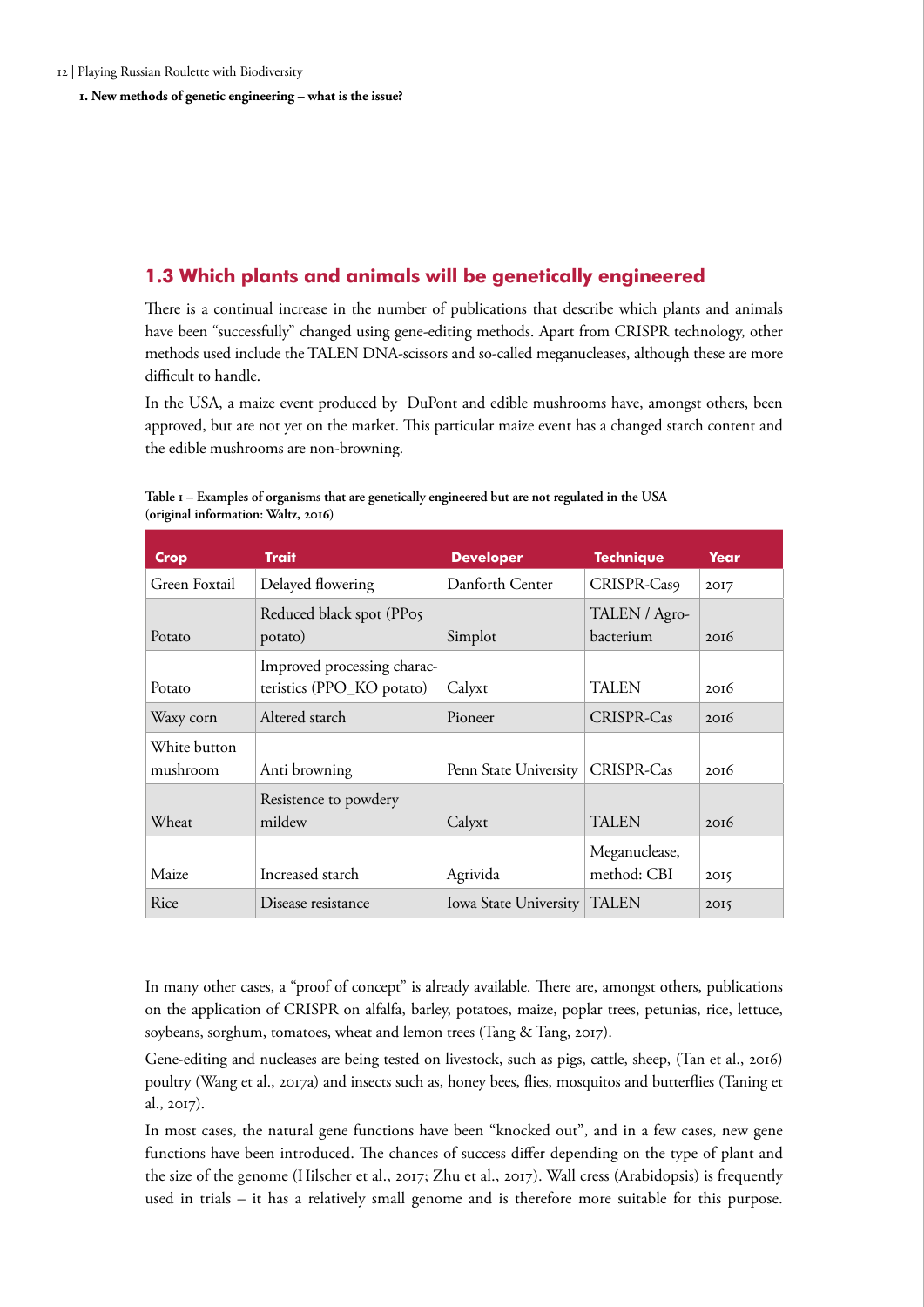<span id="page-12-0"></span>The genetic makeup of plants, such as maize, wheat, rapeseed, and sugar beet, is considerably more complex with several paired sets of chromosomes.

There are also limitations with some animals: The success rate of using nucleases on rats and mice, whose embryonal stem cells can be reproduced in the laboratory, is much higher than, for instance, with cattle (Tan et al., 2016). In addition, there are numerous bioethical concerns (Then, 2016a).

# **1.4 What are the aims?**

The arguments in favour of new gene-editing technology often refer to the possible advantages regarding global food security or the reduction in substances that are sprayed onto crops. However, the real aims that are, for instance, formulated in patent applications, are often completely different. In many instances, synthetic gene technology is seen as the continuation of the aims of genetic engineering, such as the reduction in herbicide use, that have already failed. For example:

- › The US company DuPont wants to produce plants that are resistant to the herbicide glyphosate by using nucleases in CRISPR technology. Similar genetically engineered plants have been on the market for over 20 years (WO2016007347).
- › The Swiss company Syngenta wants to use the new nucleases to further genetically engineer the insecticide-producing maize MIR604 that is already cultivated in the USA (WO2016106121).
- › The US company Recombinetics intends to genetically engineer pigs and cattle so that they produce a higher muscle mass (WO2012116274).

Other aims are new but extremely problematic in regard to risks. For example, using gene-drives to combat pest insects, whereby the genetic engineering can lead to the collapse of whole populations (Gantz & Bier, 2015). In another instance, the intention is to genetically engineer the growth of trees to make them more suitable for the paper industry (Fan et al., 2015).

Other applications that directly affect consumers have hardly any benefits e.g. edible mushrooms and potatoes that when cut do not discolour (see Table 1). Such products are more than likely to simply mislead consumers rather than satisfy their desire for fresh food.

There are also projects whose use can be more seriously discussed, such as higher yields or adaptation to climate change. However, it quite frequently seems clear that conventional breeding methods are a better option than using genetic engineering to achieve these goals, this is because conventional breeding methods have been more successful in this respect. There are good reasons for this: Unlike genetic engineering technology, conventional plant breeding takes the whole cell system and natural genetic regulation into account. Therefore, it is able to utilise the activity and combinatorial effects of thousands of genes and can, for instance, produce plants with higher yields and, at the same time, improve adaptation to environmental conditions. Genetic engineering, on the other hand, only uses individual structural units that are frequently not sufficiently adapted to the whole system.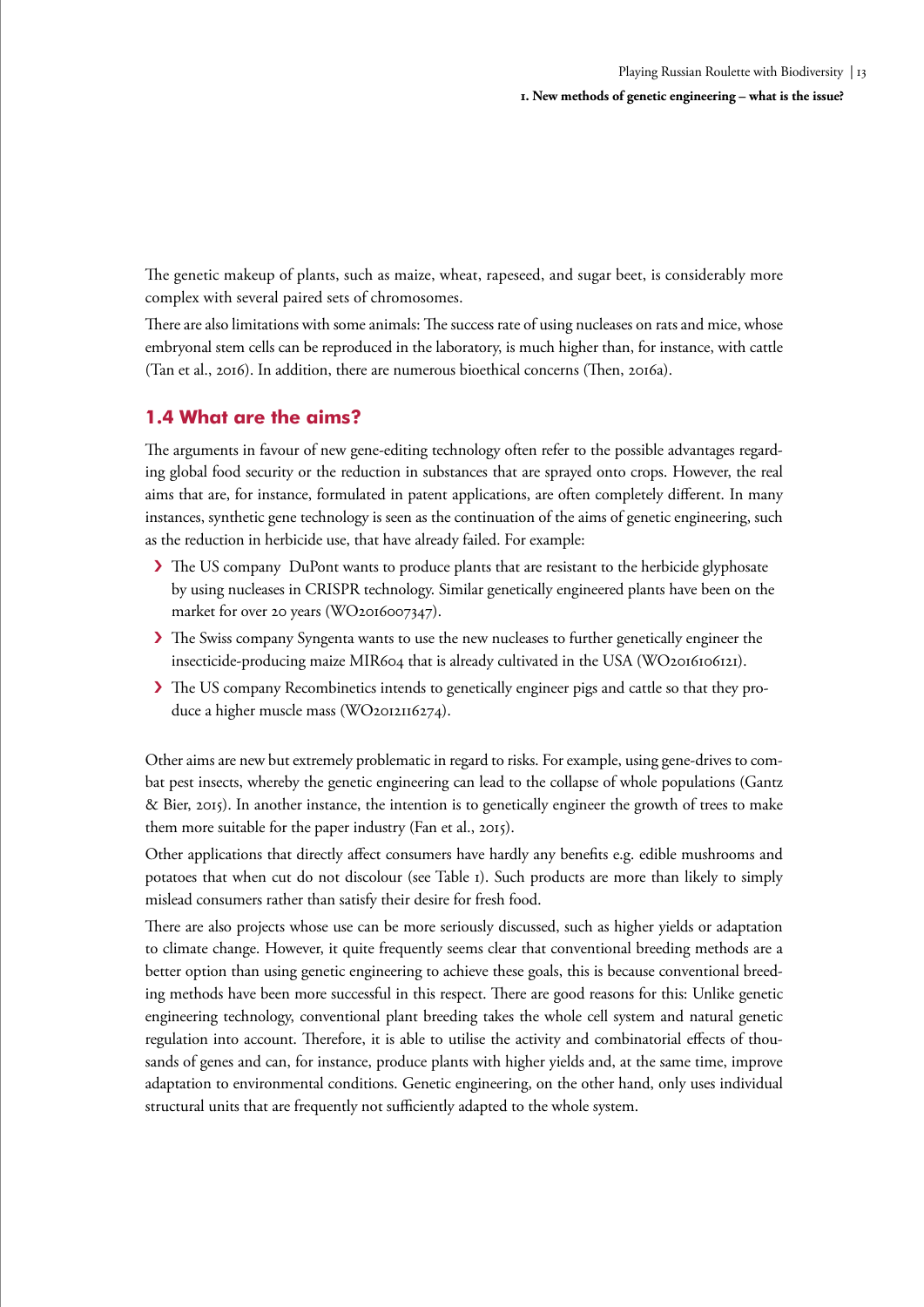<span id="page-13-0"></span>**2. Risks and side effects** 

# **2. Risks and side effects**

The advocates of the new methods of genetic engineering often create the impression that they can use DNA-scissors (nuclease) CRISPR-Cas9 technology to make precise interventions in the genome, with no side effects. However, in reality there are very frequently unintended side effects. All of the currently available methods can have side effects that carry a risks for people and the environment. How extensive these are depends on where changes are made in the genome and how the DNA-scissors are inserted into the cell, as well as which types of cell or organisms are targeted for manipulation.

# **2.1 Varied rates of success**

The success rates for gene-editing with CRISPR-Cas9 technology are very varied. Success rates of less than 1% and up to over 50% are achieved depending on which animal or plant species is being targeted, the aim of the genetic engineering, the type of cell used and the technical methods employed (Hilscher et al., 2017; Zhu et al., 2017). Overall, they have considerably higher success rates than with previous genetic engineering technology. Nevertheless, it is obvious that the new methods of genetic engineering have numerous technical problems and uncertainties. The result of the intervention in the genome is still not precisely predictable.

The most successful applications of DNA-scissors are those where there is no insertion of additional DNA into the natural genome. Usually in these cases, natural genes are "knocked out".

The DNA for the gene-scissors does not necessarily need to be inserted in the genome for these applications but can, for instance, with specific plant species, be inserted into the plant cells as a pre-synthesised enzyme (transient method). The gene-scissors enter the cell nucleus, cut the DNA and then leave cell repair mechanisms to repair the damaged DNA sequence. The enzyme is broken down in the cell.

For economic and legal reasons, the transient methods are being pushed into the foreground by biotech companies: They hope thereby to escape regulation for approval as well as labelling requirements because no additional DNA has been inserted into the plants or animals (Wolter& Puchta, 2017). This is a legally controversial strategy (Kraemer, 2015; Spranger, 2015) that does not appear to be plausible from a scientific point of view because the genome of plants and animals is in any case genetically engineered by using these methods. Also destroying natural DNA structures by, for instance, removing DNA sequences is a technical intervention into the genome that carries risks even if no additional DNA is inserted.

Success rates of over 50% can be achieved (Zhu et al., 2017) in optimal conditions. However, they can be much lower than this: According to Chilcoat et al. (2017), DuPont used a transient method to change the starch content of a maize variety, but the success rate was only around 0.5%. Despite the obvious susceptibility to error of this method, the US authorities saw no reason to undertake a comprehensive risk assessment of the maize before it was marketed (see Table 1).

In particular, there are many difficulties associated with the use of nucleases to insert additional DNA. To achieve a sufficient amount of activity, the genome for the synthesis of the DNA scissor is also usually inserted in the genome of the plants. This results, for instance, in lower success rates for soybeans. In model experiments, after hundreds of attempts only one soybean plant was successfully changed. The plant also displayed a large number of unintended gene changes (Li et al., 2016).

"Success" also depends on the structure of the plant genome: Maize, wheat and sugar beet have very large genomes. Rice and the plant often used in laboratories, wall cress, have genomes that are clearer and, therefore, success rates are higher.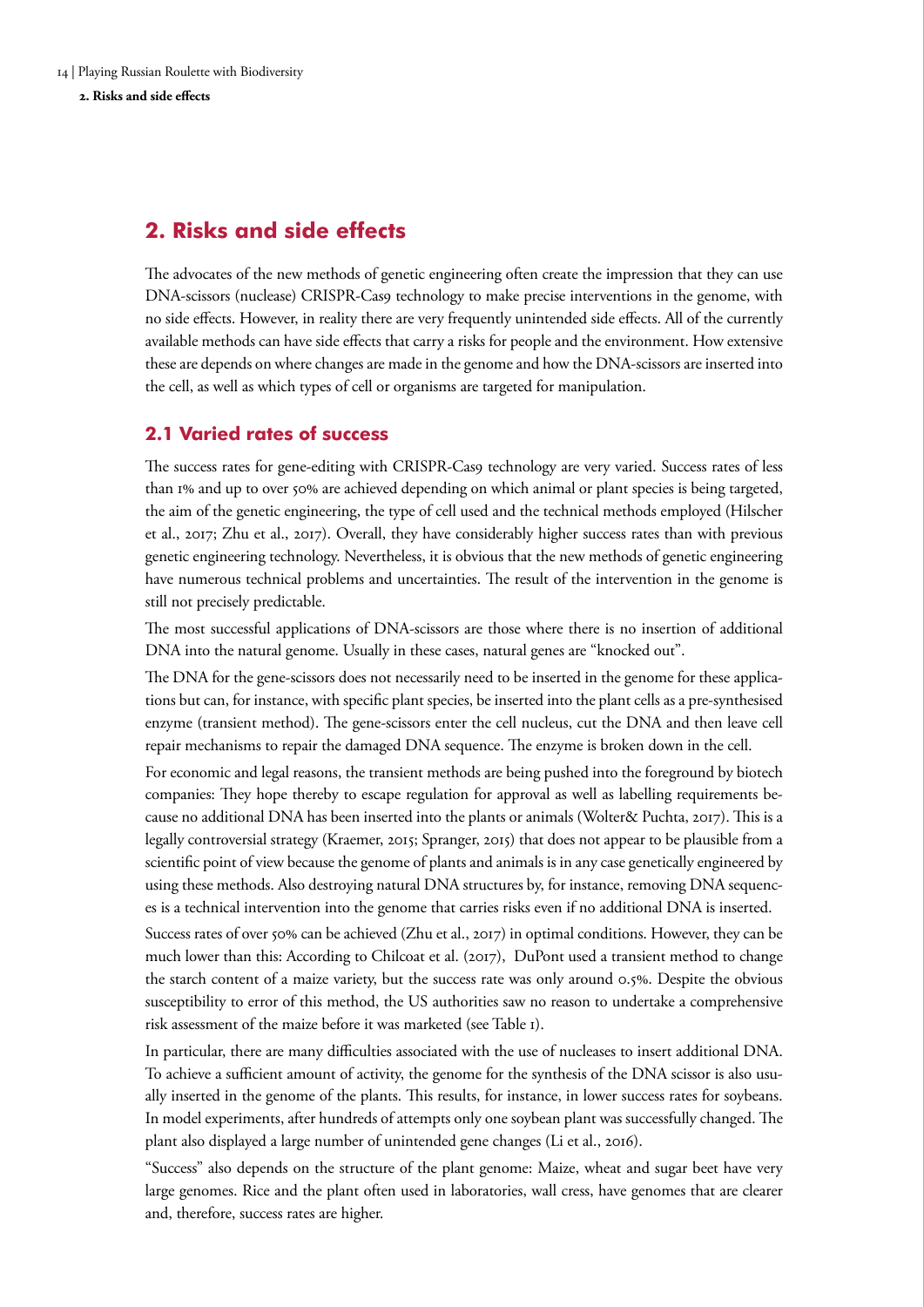# <span id="page-14-0"></span>**2.2 Unintended genetic changes: on-target and off-target**

The fact that DNA-scissors have unintended effects at the target location (on-target) is known from numerous publications. In experiments with soybeans, it was found that it was not the desired additional DNA that was at the target location, but often completely different DNA sequences (Li et al., 2016), in particular, often parts of the DNA for gene-scissor synthesis. This means that the instructions for making the tool are inserted into the genome and not the desired DNA sequence that was supposed to be inserted with the help of the CRISPR-Cas9 technology.

This unintended effect i.e. that the DNA for the gene-scissors is inserted into the genome of the plant cells is recognised by experts as a general problem (see e.g. Liang et al., 2017). Above-mentioned transient methods for applications of CRISPR technology have been developed to avoid this problem. In these applications, the protein (with related RNA) is, for instance, processed outside the cell and directly inserted into the cell as a pre-synthesised enzyme. The success rate of this method is dependent on, amongst other things, the respective plant species (siehe z.B. Weeks, 2017).

If the changes do not occur at the intended target but at other locations in the genome they are known as off-target effects. One possible reason for this is confusion about the gene location where the genescissors are to be activated. This is a risk, in particular, with maize, wheat and sugar beet whose genomes are present in multiple versions in the cells (four, six, or even eight paired sets of chromosomes – known as called polyploidy). The genome is thereby organised in similar and repeated gene families so that it is more likely that they are confused with the targeted DNA sequence (Zhu et al., 2017). Sometimes the effect that the gene-scissors automatically cut all identical DNA sequences is used. Thereby, all the gene functions in the plants or animals can be blocked or changed in one go. This is a mechanism that does not occur in conventional breeding (see below).

Further inaccuracies are another reason for the variable success rates of CRISPR-Cas technology: So, for instance, the DNA scissors might only cut one of the complementary strands of the DNA (Li et al., 2016). Furthermore, the damage caused when the DNA is cut (deletions) might be very different in its extent and the resulting plants might only have specific changes in a few cells, but not in others (chimera) (Peng et al., 2017; Mao et al., 2017).

Overall, the tendency is to more off-target effects with CRISPR-Cas9 technology in comparison to other gene-scissors, such as zinc finger and TALEN (see e.g. Zhu et al., 2017). Therefore, attempts are being made to make the CRISPR system more reliable. For this purpose, a new enzyme CRISPR-CPfl has been developed that is apparently less prone to error (Begemann et al., 2017, Mahfouz et al., 2017; Wang et al., 2017b). As yet, there are relatively few publications but, nevertheless, the deletions at the target location of the gene scissors (removal of DNA sequences) are more extensive than with CRISPR-Cas9 (Kim et al., 2017), which can lead to further complications.

A further approach is a change in the CRISPR-Cas9 system so that the DNA is no longer opened (cut) and only the individual letters of the DNA (the bases ATCG) are changed. However, even here the result is by no means what was planned: In tests with rice it was found that the change of the bases was in many cases flawed (Li et al., 2017; Ren et al., 2017).

Similar problems to those with plants have emerged with animals, whereby these are further compounded by bioethical problems.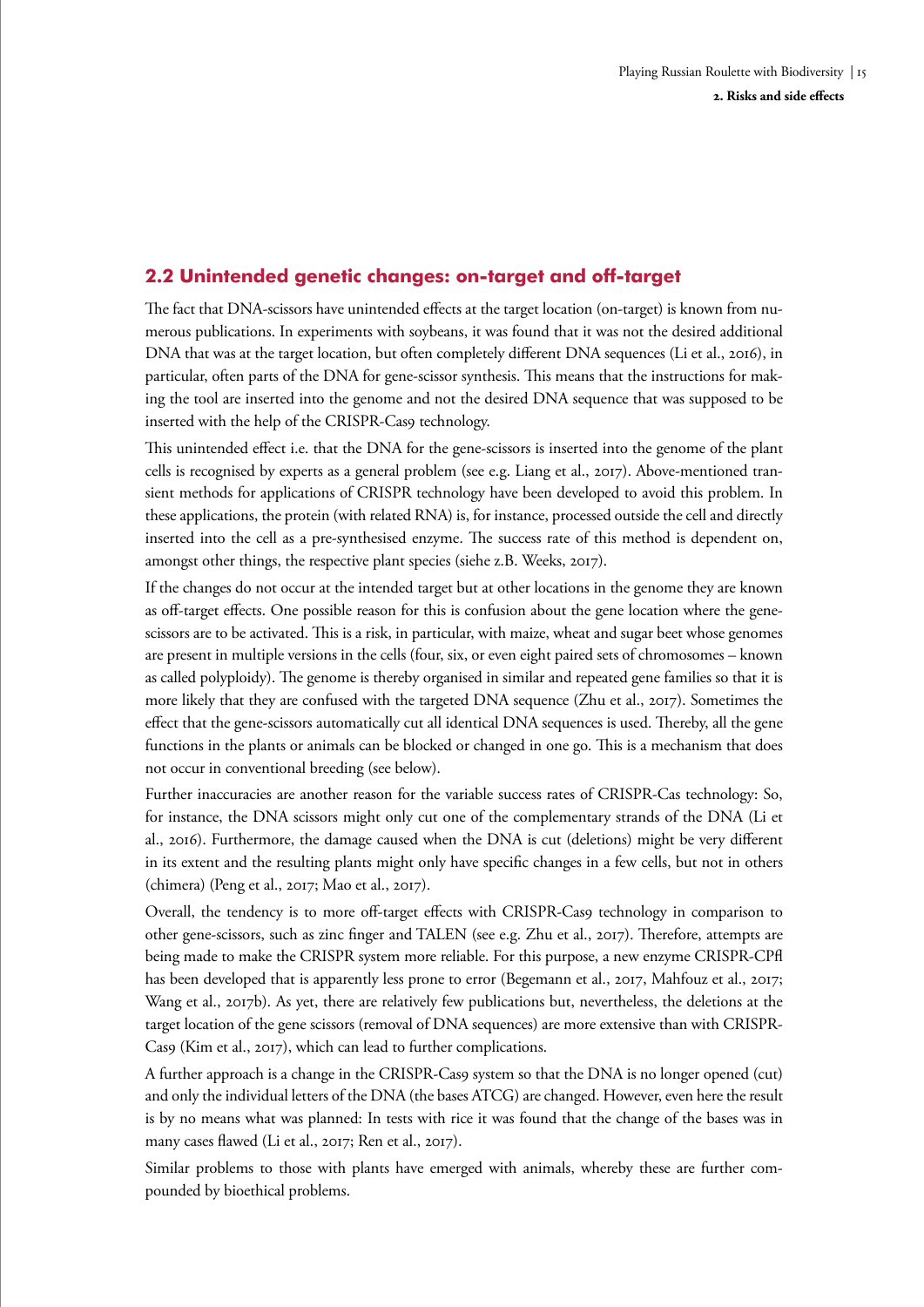<span id="page-15-0"></span>**2. Risks and side effects** 

Overall, tools such as CRISPR-Cas9 are relatively prone to error and this is reflected in the varying success rates. Clearly, precaution and carefulness must have priority in the use of these and similar methods of genetic engineering.

# **2.3 Unexpected biological effects**

In order to understand the biological effects that are relevant for risk assessment, we have to look beyond the level of DNA and consider cells and whole organisms, including their interactions with the environment. Finding these unexpected biological effects is much more complex undertaking than looking at unintended changes at the level of DNA. Moreover, it can often not necessarily be deduced which biological changes will emerge from changes in DNA structure.

However, the DNA analysis can in many cases provide important indications. For example: When genetic changes are made using CRISPR-Cas9, very often the gene information for synthesis of the enzyme is also inserted at the location where the gene-scissors cut (see e.g. Li et al., 2016). If this genetic information is complete, then the mechanism of genetic manipulation can be unintendedly inherited and thereby lead to unintended changes in following generations.

Other biological effects are much more difficult to discover e.g. it was found that unexpected changes can occur when DNA sequences are deleted. For example, CRISPR-Cas9 was used in human cells to remove various gene sequences that are responsible for forming specific proteins. Such gene sequences are known as "exons". The affected cells reacted in an unexpected way: Some of the changed sections of the genes were simply read in a different way; and some specific DNA sequences were skipped (exon skipping). Thus, the cells were still able to form the proteins – in part, in a modified form (Kapahnke et al., 2016; Lalonde et al., 2017; Mou et al. 2017). These effects have so far been overlooked. The reason for this is that for them to be discovered, it is necessary to investigate not only the gene structure but also the formation of messenger substances, such as RNA, and the formation of proteins.

So-called omics technology can be used for such investigations (e.g. for investigation of, amongst other things, the transcription i.e. gene activity; proteome i.e. the formed proteins and the metabolome i.e. the metabolic products in the cell). As yet, these kinds of investigations are not required for the risk assessment of genetically engineered organisms. Mechanisms like exon skipping can have a significant impact on the function of the cell and the whole organism. Sometimes these effects might only emerge with specific environmental conditions e.g. with stress factors.

It also may be the case that only one strand of DNA is affected – this would complicate an exact investigation. In general, the effects differ according to the type of cell; they are also not random and cannot be predicted (Mou et al., 2017). Various causes have been discussed (Sharpe & Cooper, 2017). In future, it can be assumed that many other mechanisms in the cells will be discovered that lead to unexpected biological effects.

One of the many other possibilities that can trigger such unintended effects is when DNA sequences with several biological functions are changed. One example is the gene manipulation of moths (*Cydia pomonella (L.)*) where the genes not only as assumed concerned the sense of smell, but also fertility. This was only noticed when attempts were made to breed the insects that had been "successfully" genetically manipulated in regard to their sense of smell. In fact, the attempts to breed the moths for further investigations failed because they were unable to reproduce (Garczynski et al., 2017).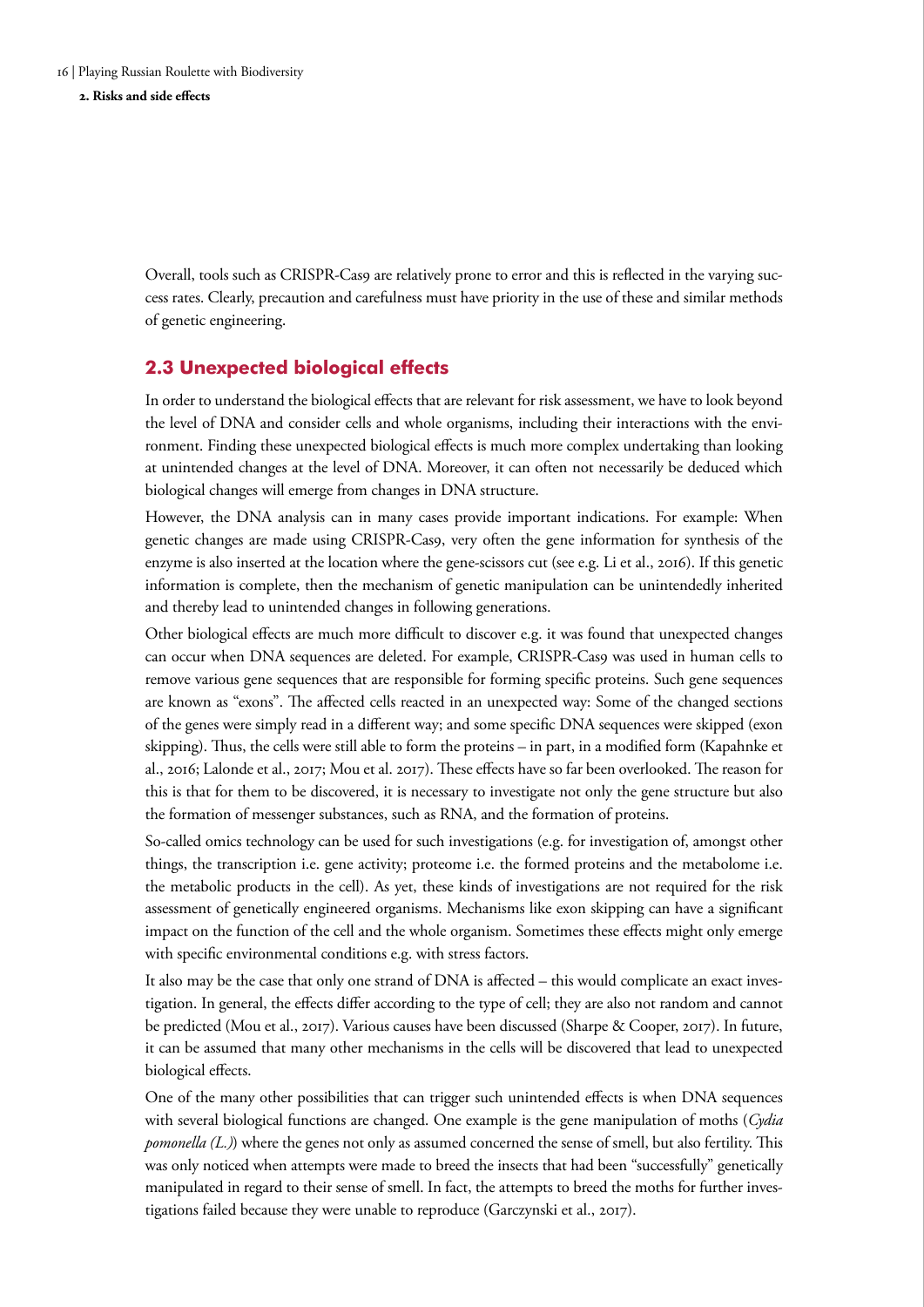<span id="page-16-0"></span>In reality, the biological functions of many DNA sequences are not limited to a specific function. It is for this reason that scientists using CRISPR-Cas9 believe they may find particularly interesting applications, in particular, when they manipulate sections of genes that have key functions in the genome and which influence the functions of many other genes (Jez et al., 2016).

The more experiments are carried out with CRISPR-Cas9, the longer this list of biological effects becomes. Still, the question remains about whether all the risks will be discovered before organisms are released.

# **2.4 Comparison with random mutations**

The unintended effects and associated risks are often compared with the effects of random mutations and other changes in the genome. In particular, such statements are often found in reports that address regulatory requirements (see e.g. High Level Group of Scientific Advisors, 2017).

From the point of view of the users, these comparisons have a central significance: Due to random mutations - in particular accelerated mutagenesis through radiation or chemical additives in the laboratory, is often associated with many more random changes that occur through genetic intervention in the genome (Songstadt et al., 2017). The same argument is used in regard to breeding through crossing and selection. Emanuelle Charpentier, one of the inventors of the CRISPR technology, is quoted as saying "One should not forget that in conventional breeding much less can be predicted about what will happen to the genes. Plants are crossed and the genes are thrown into confusion. With CRISPR, breeders and farmers can decide for themselves what they need." (translation: Testbiotech)<sup>1</sup>

In essence, these arguments are not scientific but aimed at influencing political decision-makers. The specific risks associated with the genetic manipulation of the genome are thereby relativized and, as far as possible, brought down to the level of the alleged chaos generated in conventional breeding.

At first sight, these arguments appear to be plausible but, in fact, they are hardly appropriate to evaluate the risks and consequences of genetic manipulation of the genome. There are, indeed, continuous mutations in the genomes of plants and animals; plants are often exposed to strong UV light that is known to trigger mutations. It is also not remarkable that continual changes occur in the DNA of plants and animals. What is more remarkable is that very often, only a tiny percentage of these lead to a biological effect. Two essential basic conditions must be fulfilled for species preservation: continuous change and (in certain circumstances very rapid) adaptation to changing environmental conditions. Furthermore, stability in the heritability of basic genetic structures to ensure preservation of the species over longer periods of time is also important. It is interesting that for example the processes influencing the architecture of the genome are not organised at random (see e.g. Al-Shahrour, 2010).

In summary, evolution and genomic organisation require a balancing act between chaos and order, in changes adaptation and stability. Evolution also means consistency and continuity despite change. The creation and survival of species and thereby "higher" complex living beings would otherwise be impossible. There are, for instance, basic genomic structures and mechanisms in the cells of many of our food plants that can trigger polyploidy or can control mobile elements in the genome (Wendel et al., 2016).

Thus, many spontaneous or induced changes in the genome (mutations, "jumping genes", changed

<sup>1</sup> Interview with Emanuelle Charpentier (German): http://sz.de/1.3502623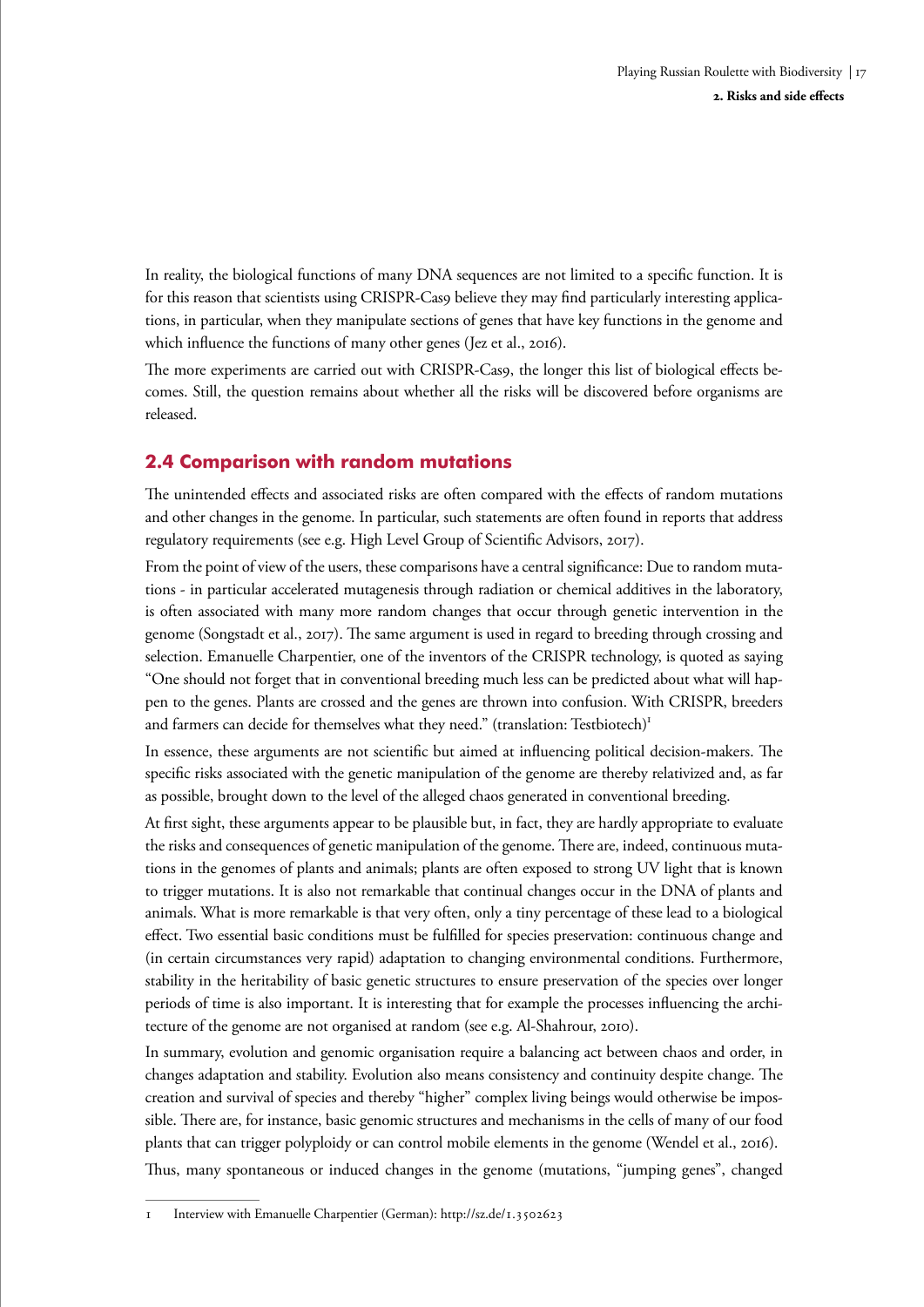#### **2. Risks and side effects**

gene activity) are not really random but are subject to regulation mechanisms in the cells/organisms. In fact, the cells can to a certain extent influence which mutations or other changes in the genome are established. Plants and animals are in the same way as microorganisms simultaneously the subject and the object of evolution.

The already mentioned example of exon skipping, is an example of these natural mechanisms of control and correction of gene activity. The cells can compensate for some flaws in the structure of the genome and/or jump over damaged DNA sequences to ultimately still make the required protein (Mao et al., 2017). Plants, in particular, have numerous reactive mechanisms to change or control regulation of their genomes (see eg. Wendel et al., 2017). Methods of genetic engineering try to bypass these mechanisms to achieve the desired result.

How the new methods of genetic engineering actually manage to bypass these mechanisms of genetic stability is illustrated in the example of multiple genetic changes: The genomes of plants and animals mostly contain two paired sets of chromosomes, but the genomes of many important food plants often have more. This is known as polyploidy. One example of a plant with many paired sets of chromosomes is sugar beet, it has eight paired sets of chromosomes. Bread wheat contains six, whereas potatoes, cotton, apples, peanuts and durum wheat each have four. Many other plants, such as peanuts, rapeseed and alfalfa are also polyploid (see e.g. Wendel et al., 2016).

From the perspective of evolution, complex life forms such as plants and animals that have three or more paired sets of chromosomes are a sensible option (Wendel et al., 2016); it means there are always back-up copies if the genetic information on a chromosome is damaged. However, from the perspective of the genetic engineer, it is problematic because in order to establish new biological traits in plants or animals it is preferable to change all copies of a gene, not just one.

Songstadt et al. (2017) write that,

*"One challenge for targeted mutagenesis is that many plants are polyploid or have undergone past episodes of polyploidy. Consequently, plant genes typically have multiple, redundant genes and extensive gene family networks."*

This is where scientists see a decisive advantage in the application of CRISPR-Cas9 genetic editing technology (Braatz et al., 2017):

*"In conclusion, the CRISPR-Cas9 system is clearly superior to classical mutagenesis. We propose that in future, all members of a given gene family can be knocked out by a single CRISPR-Cas9 experiment and without off-target effects. Thus, targeted mutation induction will accelerate the introduction of mutants into the breeding programs."*

In comparison to genetic engineering technology, random mutations do cause e.g. in wheat all the relevant locations on the genome to be changed. However, the gene-scissors CRISPR and TALEN have already proven that this is exactly where they are different. So, for instance, Wang et al. (2014) reported a successful change in bread wheat on all six chromosomes at the same time. Further, Clasen et al. (2016) have described the simultaneous change of a gene using the TALEN nuclease on the four chromosomes of potatoes.

This difference between methods of conventional breeding and methods of genetic engineering (that is also relevant for the application of oglionucleotides) shows that it is necessary for genetically engineered plants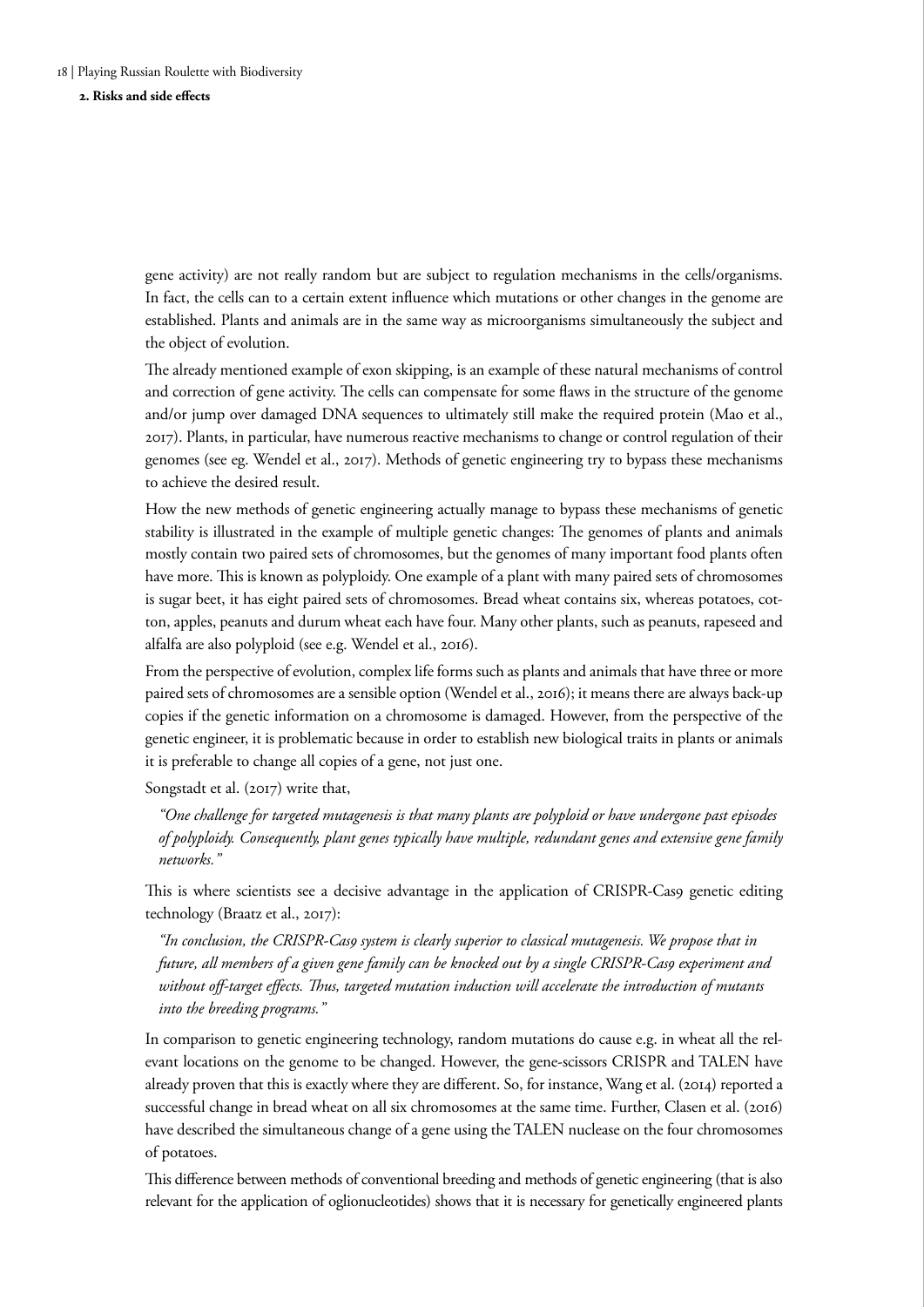<span id="page-18-0"></span>and animals to undergo comprehensive risk assessment before any declarations are made about their safety. From a scientific point of view, it is not understandable why it matters how extensive the changed section is and whether DNA is inserted, changed or removed. All such changes have to undergo a detailed risk assessment.

The USA has chosen a different path: Scientists there have, for instance, manipulated edible mushrooms using CRISPR-Cas9 technology so that cut surfaces do not turn brown as quickly, and the mushrooms can be stored for longer. To do this, the function of natural genes was simultaneously blocked at several locations on the genome. The regulatory authority declared the mushrooms safe – without requiring risk assessment for marketing approval. However, these genetic changes can lead to substantial undesirable changes in metabolism and content of the mushrooms. Nevertheless, there have so far – the mushrooms were approved in the USA in 2016 – been no scientific publications on how exactly the traits of the mushrooms were modified, whether intended or unintended.

# **2.5 Limits to the assessment of health risks**

As has been shown, there are unintended effects and side effects that occur with DNA-scissor applications (on-target and off-target), that are also reflected in the varying success rates. These effects can also be expected when genes are blocked or base pairs are replaced.

Undesirable outcomes can emerge even when the intervention in the genome is apparently successful and no unintended structural changes can be found in the DNA at other locations on the genome (see exon skipping). Even if no additional DNA was inserted, the outcome may possibly be very different from effects that occur with random mutations.

Each outcome may also be dependent on stress factors or environmental conditions, specific interactions or the genetic background of specific varieties of plants and animal species. The underlying mechanisms can be genetic, epigenetic (concerning gene regulation) and be a result of interactions with the environment. It has to be taken into account that there are biological mechanisms that play a substantial role in this respect, but which are either unknown or not completely understood.

There are numerous risks that must be taken into consideration if these plants and animals are used in food production: There can, for instance, be an increase in the effect of allergens or phytoestrogens in the plants and animals that have had specific genes removed from their genome.

Many of these effects are only observed after a longer period of time and in interaction with other substances or eating habits. It has to be assumed that current methods of risk assessment are inadequate for determining these risks. Even any meaningful observation of consumers (monitoring) has so far proven impracticable even when the effects on health are drastic (see European Communities, 2005).

There are many other uncertainties that are not taken into account in the risk assessment of genetically engineered organisms. It is, for instance, becoming much clearer how closely ecosystems interact via a network of microorganisms. Plants, animals and humans are inextricably linked to their microbiome (amongst other things, microorganisms that live in symbiosis in the gut of humans and animals and also on the roots of plants) (see e.g. Bakker et al., 2013). The microbiomes of humans, animals and plants are themselves in constant interaction. This is related not only to provision of nutrients, but also to numerous forms of biological communication and interactions that are so far only partially known.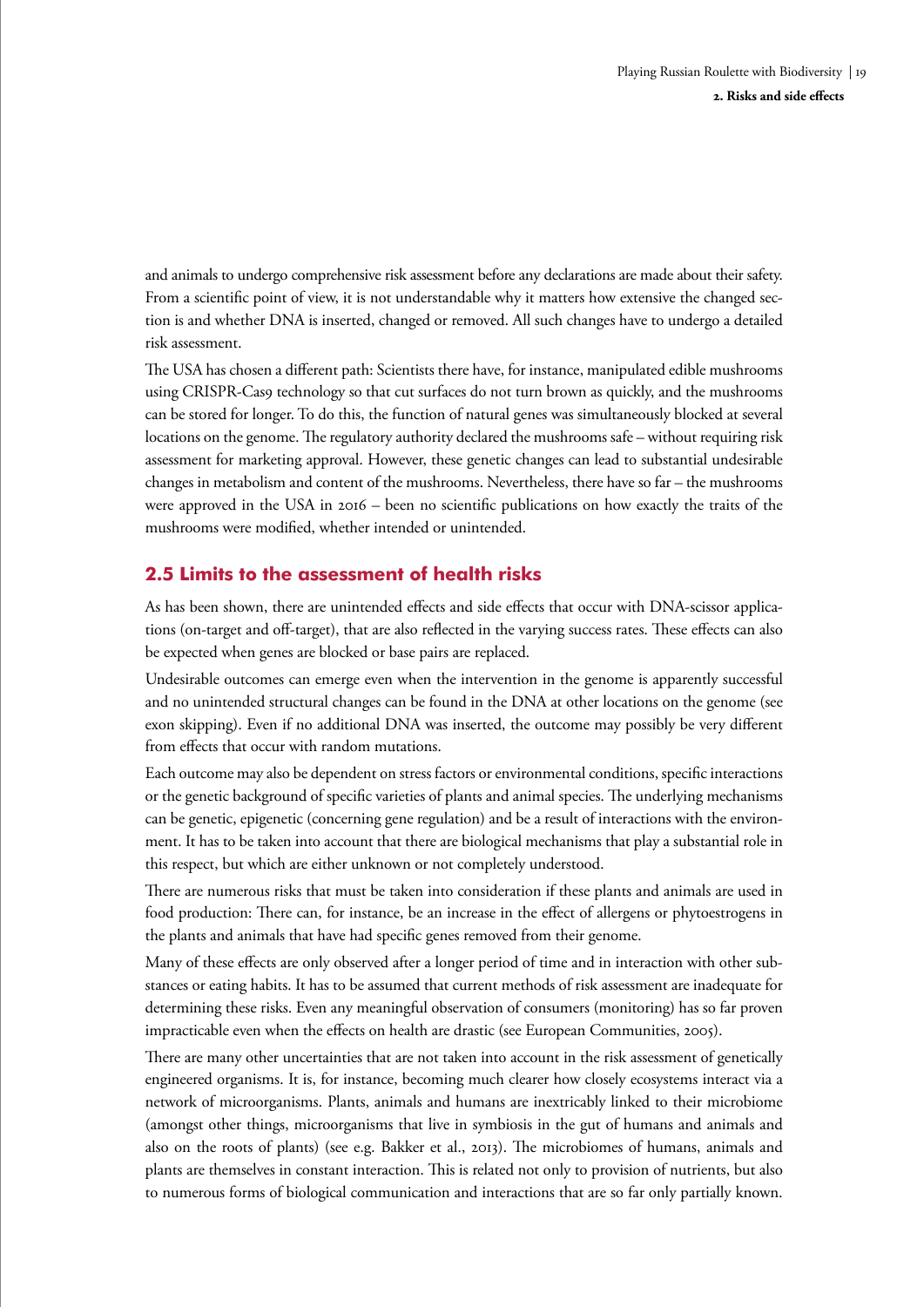<span id="page-19-0"></span>**2. Risks and side effects** 

There are, for instance, ongoing discussions regarding to what extent biologically active messenger substances (miRNA) originating in plants or microorganisms can intervene in the regulation of specific genes in humans (Zhang et al., 2012). As yet, this issue has not been included in the risk assessment of genetically engineered organisms – not because it is irrelevant, but because it is a hugely complex issue, as would be investigations.

### **2.6 Limits to the assessment of environmental risks**

A publication on breeding experiments with so-called "Golden Rice" clearly shows the limitations in the assessment of environmental risks. "Golden Rice" produces carotenoids, a precursor of vitamin A. This particular rice was developed with previous methods of genetic engineering and not with new genetic editing technology, although this makes no difference in the observed effects: Crossing "Golden Rice" with the Indian rice variety "Swarna" led to significantly impaired growth in the resulting plants (Bollinedi et al., 2017). There are several causes for this: One is that the inserted gene construct impairs the function of the natural gene that promotes plant growth. Another is that the added gene is active in the leaves of the plants and not in the grains as planned. This means there is a reduction in the content of chlorophyll that is vital for the plant.

These side effects were not discovered in previous investigations. On the contrary, it was thought that the genetically engineered rice plants used here were genetically stable. The significant side effects were only discovered when the transgenic plants were crossed with the rice variety "Swarna" that is grown extensively grown in India. The unexpected biological effects were, thereby, dependent on a specific genetic constellation that was brought about by crossing the plants with "Swarna".

These risks might possibly harm plant breeding and agriculture over long periods of time. Once genetically engineered rice is released, its genome can spread into the genome of wild rice and other varieties of rice, and from wild rice return again and again to the fields (Lu & Yang, 2009) even when the genetically engineered rice is no longer cultivated. Instead of helping to fight vitamin A deficiency, genetically engineered plants could endanger the rice harvest in these regions.

This is a risk for farmers, breeders and consumers alike: Once the genetically engineered organisms have spread into regional varieties or related wild plants, it may be impossible to reliably recall and withdraw them from populations. As yet, genetic effects that emerge from crossing genetically engineered plants with specific varieties are not investigated in risk assessment.

If genetically engineered plants escape into natural populations, it is conceivable that the environment could be endangered through different networks and interactions:

- › Natural populations within which genetically engineered genetic information is allowed to spread can be weakened and, for instance, become more susceptible to disease or other stress factors.
- › Conversely, the genetically engineered organisms can have a higher fitness than their natural relations and therefore be able to impinge on these and other species.

The uncontrolled spread of genetically engineered non-adapted organisms can possibly have disruptive consequences for ecosystems and food webs:

› The food webs from insects up to birds and mammals can, in particular, be impacted by changes in plant populations.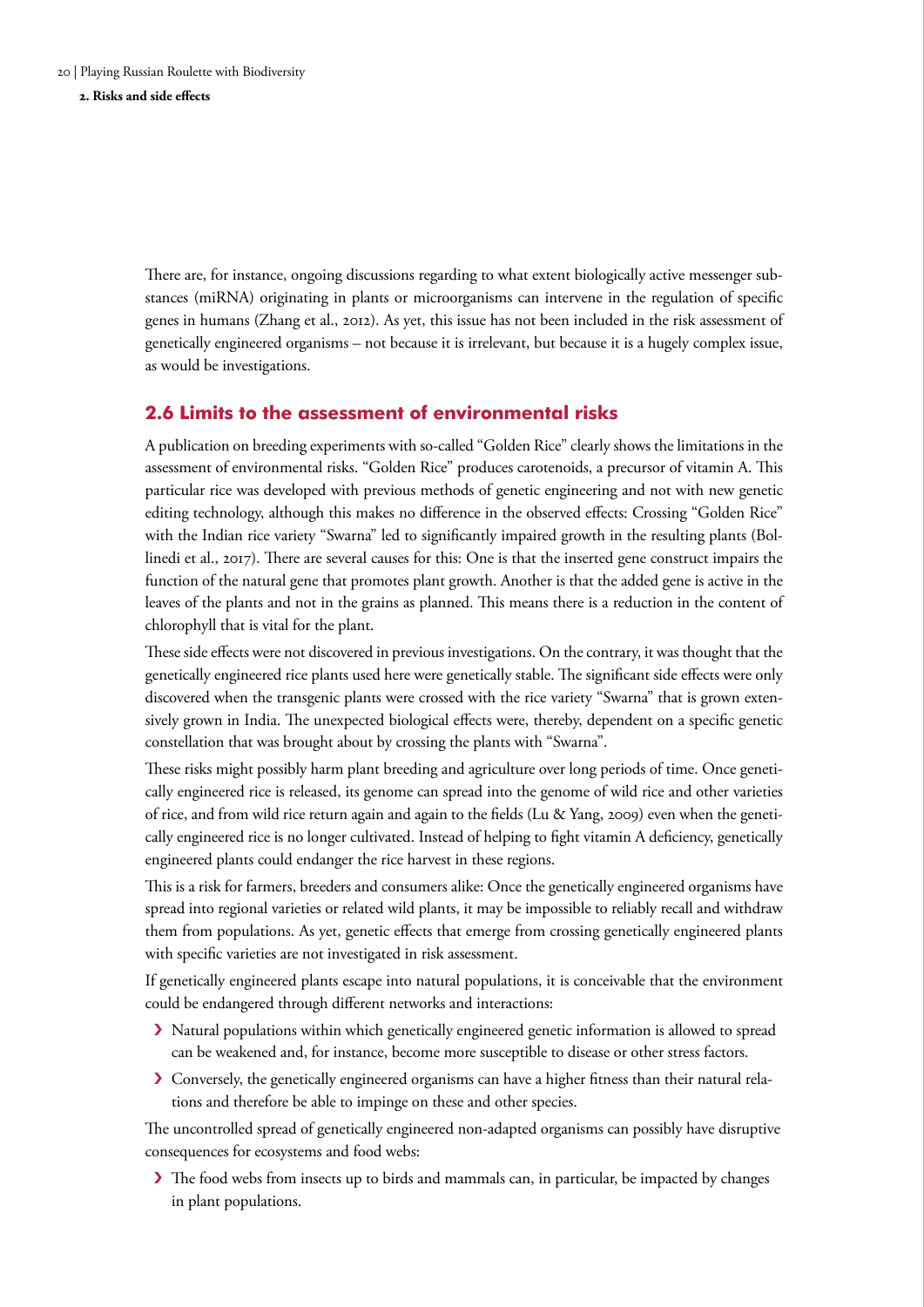- <span id="page-20-0"></span>› The exchange of information e.g. communication between pollinators and plants – can be disturbed.
- > The associated microbiomes on roots, leaves in the gut of wild animals or humans can be changed and impact on soil life; or plants, animals and humans can be weakened and become more susceptible to diseases.

Whether, and if, and how much damage genetically engineered organisms that breed and persist in the environment over periods of time e.g. for five, ten or over a hundred years actually cause cannot be predicted. In general, it can be said that the less these organisms can be limited in their spread spatially and temporally, the higher the probability that the risks will lead to actual damage.

The actual probability of damage being caused cannot be predicted, therefore, suitable "pre-factual" preventative measures must be implemented in order to, in particular, avoid uncontrolled spread. Therefore, risk assessment prior to approval, labelling and traceability are absolutely essential. If genetically engineered organisms are not regulated, there will be no data in order to identify an intended or unintended release.

# **2.7 Extending the risk zone**

In recent years, so-called gene-drives have been developed with which whole natural populations can be genetically changed. Until now, plants and animals were mostly bred or genetically engineered for agricultural purposes. Now, however, gene-drives can be used to manipulate the genomes of wild species (National Academy Press, 2016). Human beings are planning, as it were, to intervene in the germline of biodiversity.

Gene drives are planned for use in decimating specific species. One of the possibilities in this respect is the insertion of gene-scissors in vital genes in order to damage certain genes, so that, for instance, only the males of a specific species survive in following generations. These applications are being explored and discussed for use in insects or unwanted wild animals, such as mice (National Academy Press, 2016).

Further applications for gene-drives include the manipulation of some species: For instance, to manipulate mosquitoes so that they are no longer able to transmit malaria (see e.g. Tanning et al, 2017) or to make weeds more susceptible to herbicides(National Academy Press, 2016). This could mean that whole plant and animal populations could be genetically engineered and affected in their entirety; and also spread uncontrolled into the environment.

Various experiments have shown that gene-drives in insects are basically feasible, but have led to intense controversy amongst scientists. Many experts are warning that these organisms should not be released into the environment. With our current level of knowledge, no credible statement can be made on how organisms with gene-drive might behave in the environment. Once they are released, the organisms could cause irreparable damage in ecosystems. Any releases could not be recalled or withdrawn, and effective controls are so far not possible.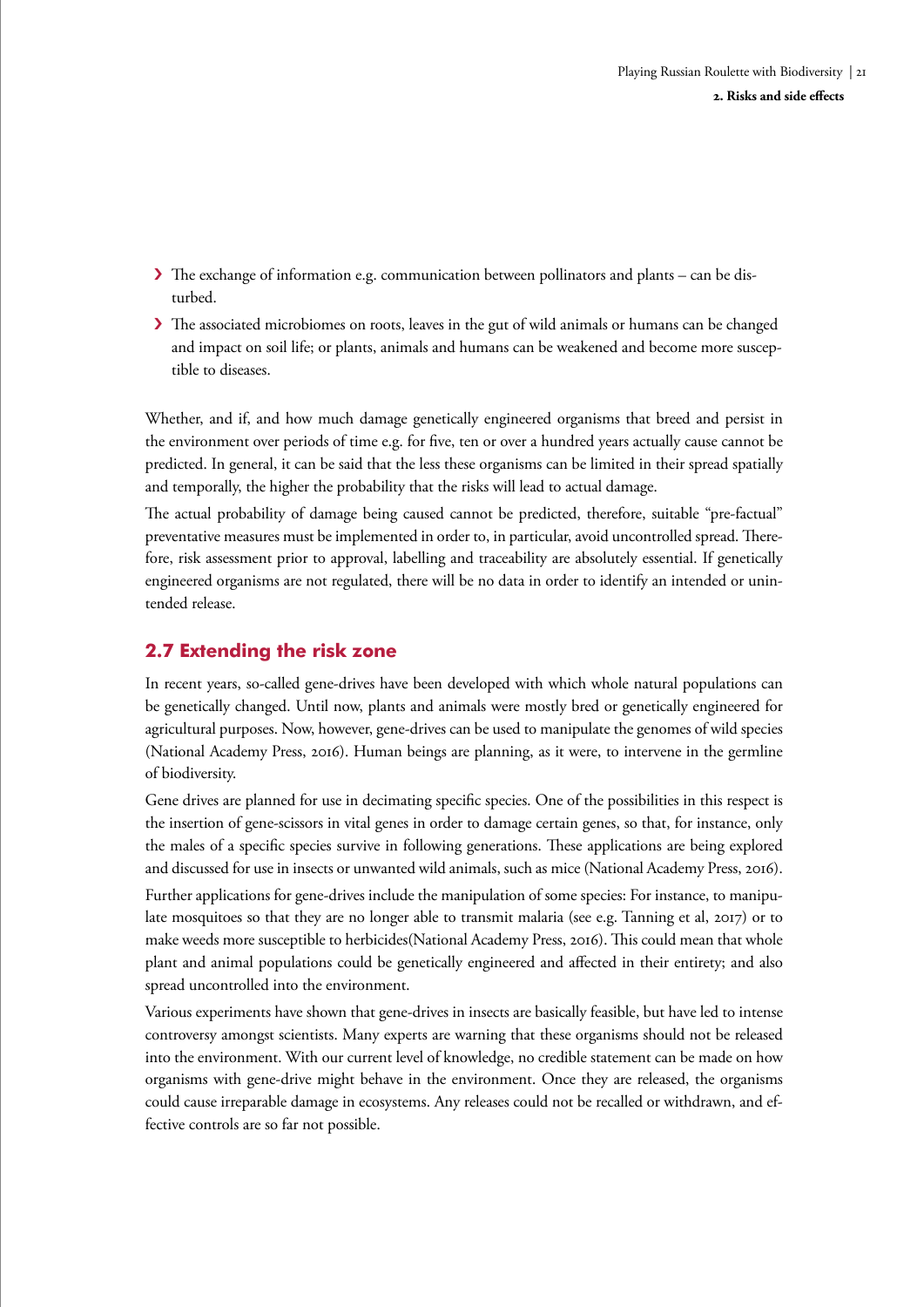<span id="page-21-0"></span>**3. Economic interests** 

# **3. Economic interests**

From the point of view of industry, two strategic questions are relevant for marketing new genetically engineered organisms: Avoiding regulation and expansion of patent acquisitions.

# **3.1 Avoidance of regulation**

In the USA, companies, such as Pioneer/ DuPont and Cellectis/Calyxt have been given approval for releases of some of their plants that were manipulated with new methods of genetic engineering using gene-scissors, such as CRISPR and TALEN, with no detailed risk assessment (see Table 1).

The reasoning behind this is simple: There are less off-target effects with applications of nucleases and oglionucleotides than with conventional breeding and, therefore, plants and animals that have been genetically manipulated with these methods do not need to undergo risk assessment (see e.g. Wolter and Puchta, 2017).

This argument is not convincing from a scientific point of view. Even if there are fewer off-target effects at the level of DNA, the methods of manipulating the genome and their outcomes are very different to random mutations in genetic makeup – as, for instance, the simultaneous change of all similar genome locations on different chromosomes (see above). In addition, biological effects can emerge at the metabolic level of plants that are measurable at DNA level e.g. exon skipping.

### **3.2 Expansion of patent applications**

Some experts are saying that these new technologies are cheaper than previous genetic engineering methods and are, therefore, more affordable for smaller companies and not just the biotech giants.

However, this overlooks the fact that the new methods using nucleases, such as CRISPR-Cas9, are patented just like the manipulated plants and animals. Companies, such as Bayer, Monsanto and DuPont, long since have contracts with the DNA- scissor inventors from the Broad Institute (USA) and the University of California to use their patents.

Moreover, companies file patents on special applications e.g. DowAgroSciences are systematically filing patents on naturally occurring DNA sequences in plant genomes that are supposedly particularly suitable for nuclease applications. Other patent applications are for applications such as those generating herbicide resistances, changed growth, changed contents or for specific technical variations in the application of nucleases (Then, 2016b).

Bayer and Monsanto have filed their own patents on nucleases, their uses and the resulting manipulated plants. Bayer is, hereby, cooperating with other companies, such as Cellectis (which is closely connected with Calyxt), as well as CRISPR Therapeutics. Bayer has a particular interest here - CRISPR Therapeutics, in which one of the inventors of CRISPR-Cas9, Emmanuelle Charpentier, is a shareholder, handed over all applications for use on plants and animals in the agricultural sector exclusively to the company for further use. Monsanto is also securing its interests in the new technology, and in September 2016 it agreed on a licence contract with the Broad Institute (MIT) and Harvard University. This is in regard to the further development of the CRISPR technologies and CRISPR-Cpf1 nucleases.

The influence of the large seed companies will expand further with the patents and also promote the process of concentration in the business. Currently, just three companies, Monsanto, DuPont (meanwhile fused with Dow AgroSciences) and Syngenta, control 50% of the international seed market.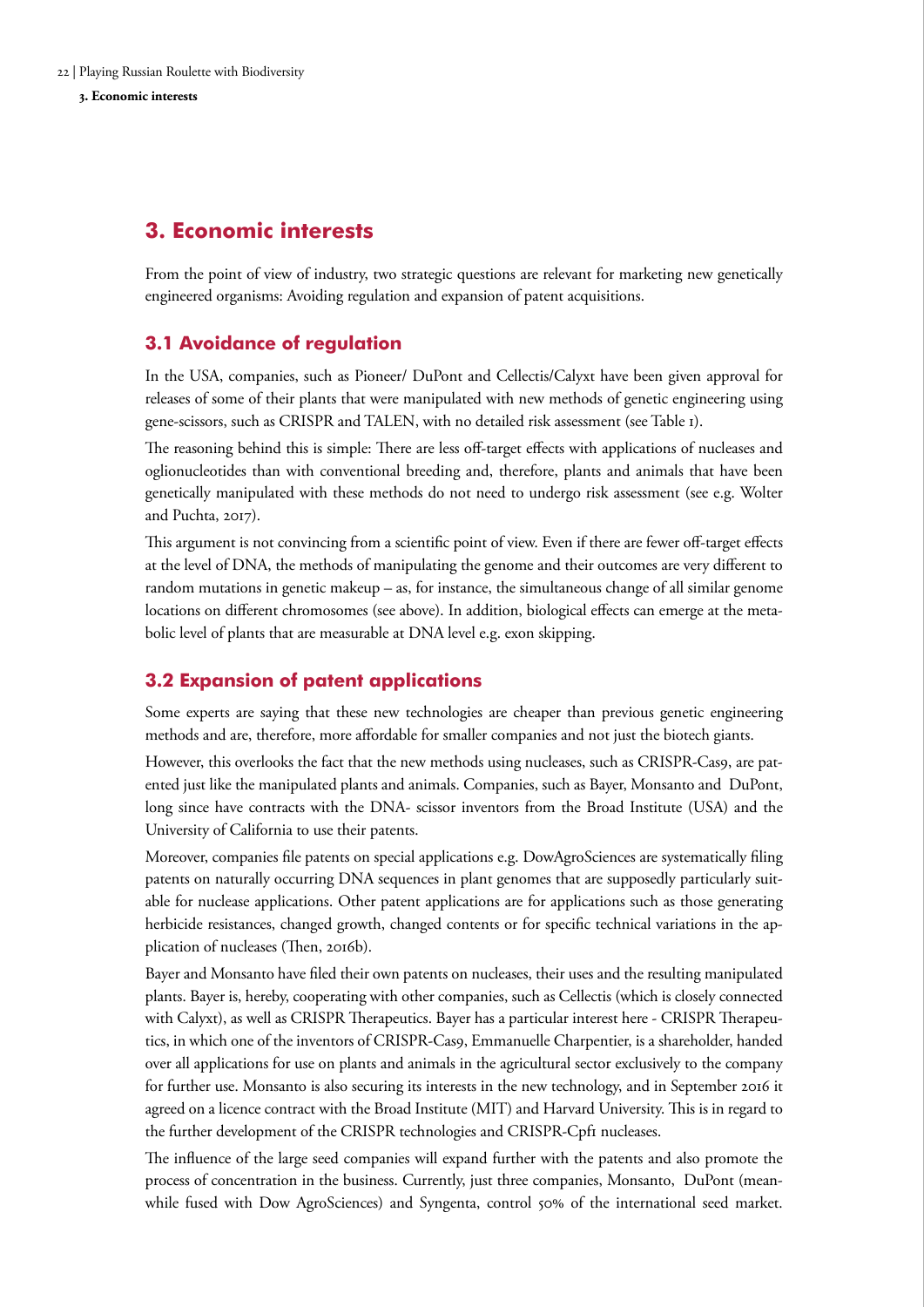If Monsanto and Bayer merge, this may possibly create a new market dominance for new methods of genetic engineering. The new, merged company would have cooperation agreements with both parties who are arguing about the basic patent i.e. Emmanuelle Charpentier and the Broad Institute (MIT).

| <b>Company</b> | <b>Cooperation with</b>                           |
|----------------|---------------------------------------------------|
| Bayer          | <b>CRISPR</b> Therapeutics/Emmanuelle Charpentier |
| DuPont         | University of California / Caribou                |
| Monsanto       | Broad Institute (CRISPR-Cpf1)                     |

**Table 2: Overview of patent cooperation between seed giants and the developers of CRISPR technology**

This development includes animal breeding. Genus, one of the largest companies in the livestock breeding sector, has already announced that it intends to use animals produced with gene-editing technology (Bruce, 2017) and is in cooperation with Recombinetics, a company that is systematically filing patents on pigs and cattle.

| <b>Registration Number</b>              | <b>Claims</b>                                                                                                                   |
|-----------------------------------------|---------------------------------------------------------------------------------------------------------------------------------|
| WO 2012116274/<br>EP <sub>2678434</sub> | Methods using nucleases to increase muscle growth in cattle and pigs.                                                           |
| WO 2013192316/<br>EP <sub>2863736</sub> | Methods using nucleases to increase muscle mass in certain cattle; and produce<br>hornless cattle.                              |
| WO 2014070887/<br>EP2914714             | Livestock that do not reach sexually maturity and can be fattened for longer.<br>Farmers cannot use these animals for breeding. |
| $WO$ 2014110552/<br>EP2943060           | Hornless cattle for natural and synthetic genetic applications.                                                                 |

Animals with multiple genetic changes.

**WO 2015168125 / EP3136850** 

**Table 3: Examples of patents filed by Recombinetics (USA) for livestock genetically engineered with nucleases**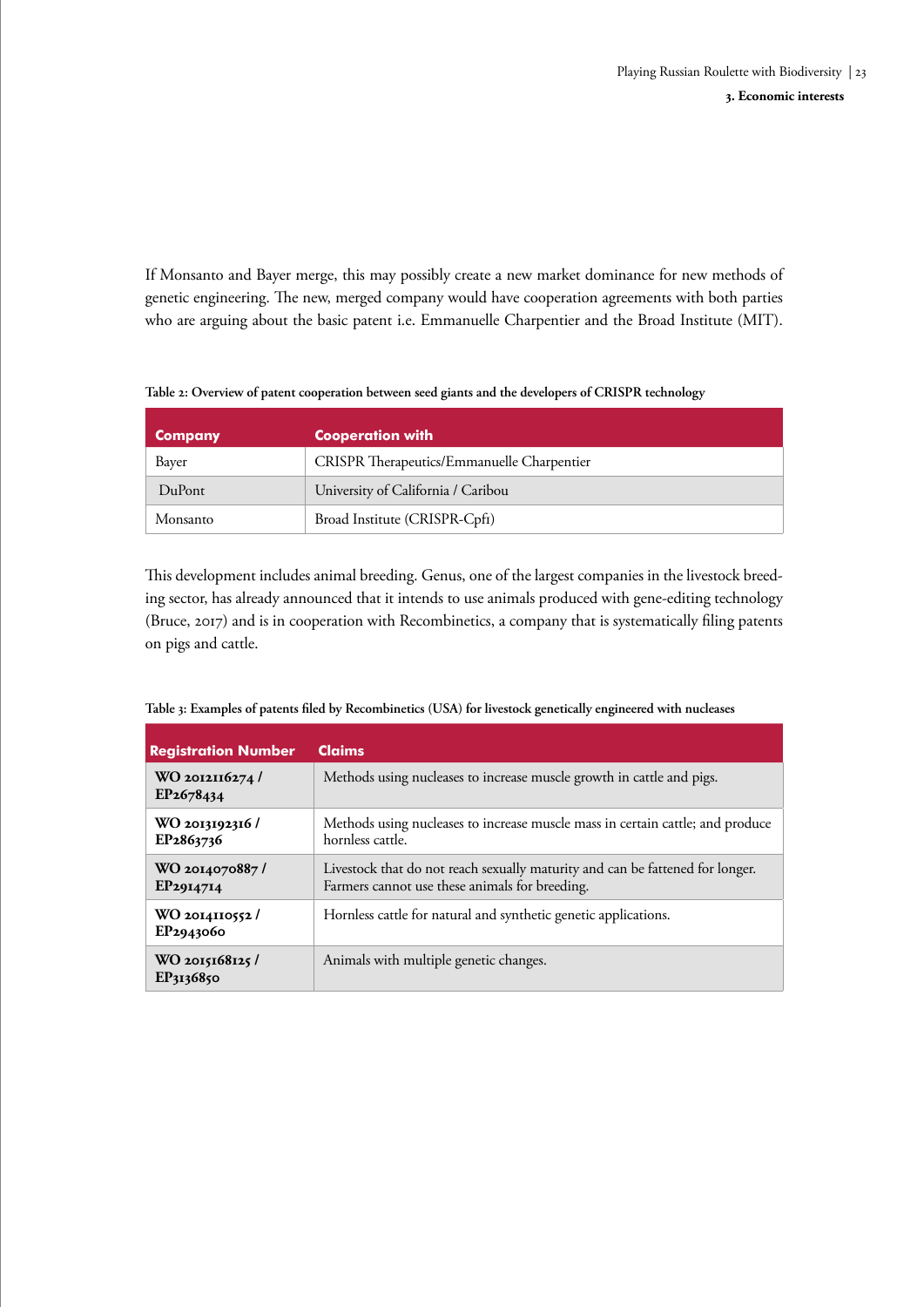# <span id="page-23-0"></span>**Conclusions and recommendations**

The new generation of genetically engineered organisms pose new challenges for society. The euphoria surrounding technical feasibility threatens to overcome awareness of the risks.

If purely economic interests gain the upper hand, society will no longer be able to control or regulate the process because there will no possibilities for independent experts to assess the risks, identify the organisms and, if necessary, remove them from the environment. Both farmers and consumers will lose their freedom of choice.

Transparency, traceability and the precautionary principle in dealing with new methods of genetic engineering are essential to having alternatives and remaining able to act in future. Therefore, none of the new methods should be excluded from regulation in the interests of short-term profit.

If there is no approval process, then there will be no data on the exact type of genetic manipulation. Furthermore, the consequences of genetically engineered organisms being allowed to spread uncontrolled into the environment can remain undiscovered for many years.

Once this game of Russian roulette begins there will no longer be any reliable control. Even just one "accident" could have considerable effects on biodiversity, the future of plant and animal breeding, as well as human health. This "accident" could happen today, tomorrow or even after more than a hundred years.

Therefore, we need to adopt suitable preventative measures without delay to safeguard the interests of future generations and to protect biodiversity. In this context, Testbiotech has formulated five central questions in order to set limits to genetic engineering:<sup>2</sup>

# **Protect biodiversity!**

If we allow genetically engineered organisms to spread their DNA into native populations, it can be regarded as a 'germ-line manipulation' of biodiversity. This human intervention will impact all future generations of the species concerned as well as their ecosystems. We demand that action is taken against the uncontrolled spread of genetically engineered organisms.

### **Protect health and environment!**

The EU has already authorised more than 60 genetically engineered plant events for use in food and feed. There are too many risks and uncertainties associated with the introduction of these plants into the food chain. We demand that the protection of health and the environment is given priority over and above the interests of the biotech industry.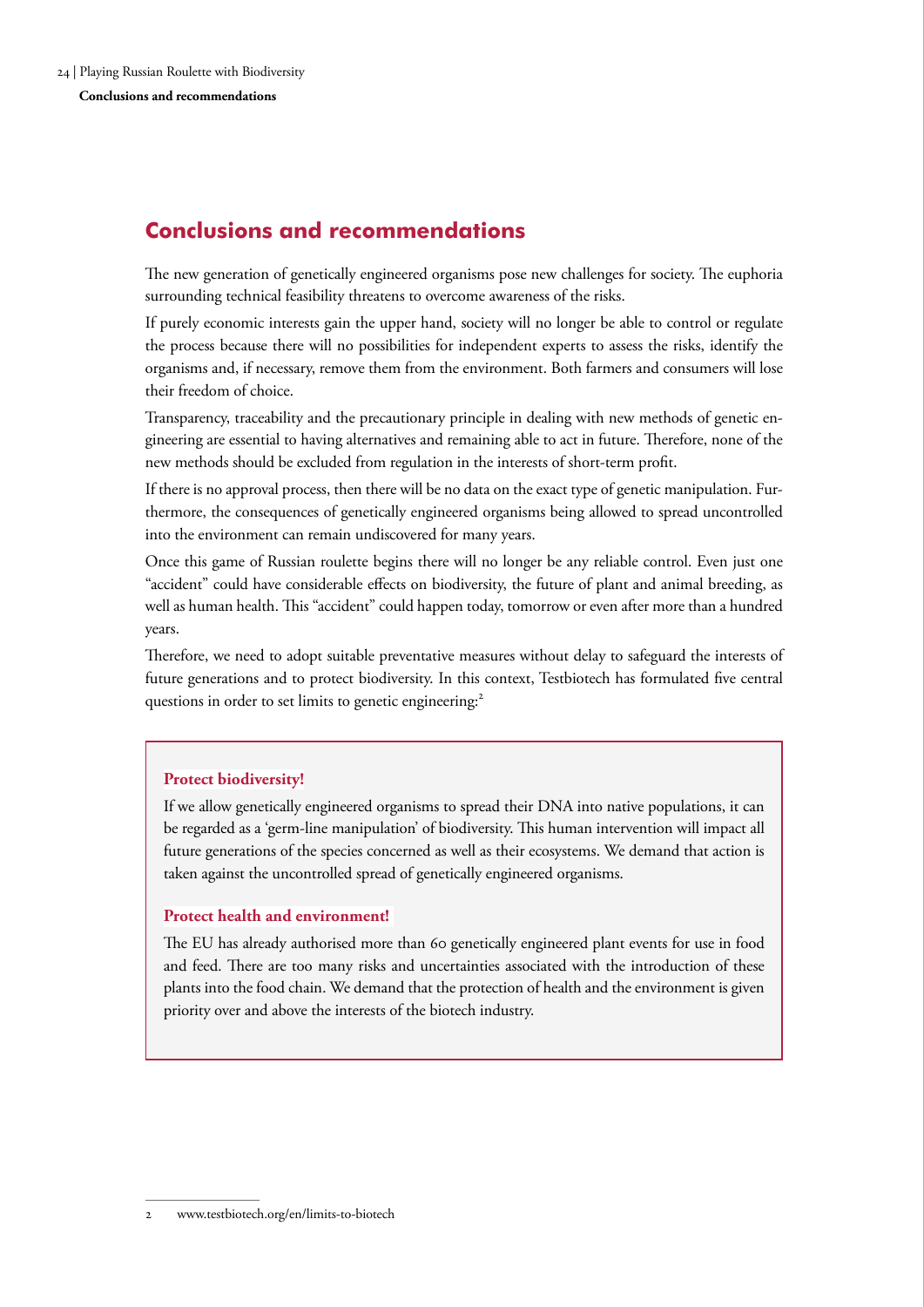### **Enable freedom of choice!**

EU regulations mean that we can avoid genetically engineered organisms being used in food production; that seeds are protected from contamination and we have mandatory labelling of products derived from genetically engineered organisms. Free trade agreements such as CETA are putting these standards at risk. We demand that freedom of choice is safeguarded over and above the interests of free trade.

### **Push back against the influence of the biotech industry!**

Biotech companies not only use their patents to sell their genetically engineered seeds - they also use them to control biosafety research. Experts with close ties to industry have a strong influence on the work of authorities carrying out risk assessment. We demand the strengthening of independent risk assessment. We need to reduce the influence of the biotech industry on breeding, risk assessment and research.

### **Give ethical principles a higher priority!**

From 2004 to 2015, the number of genetically engineered animals used in laboratory experiments in Germany increased more than threefold each year. And in 2015, the number of genetically engineered animals used in experiments exceeded more than one million for the first time. This development is largely driven by economic interests. Furthermore, genetic engineering in human embryos is being discussed as a new option. We demand that patents on genetically engineered animals and intervention in the human germline are prohibited.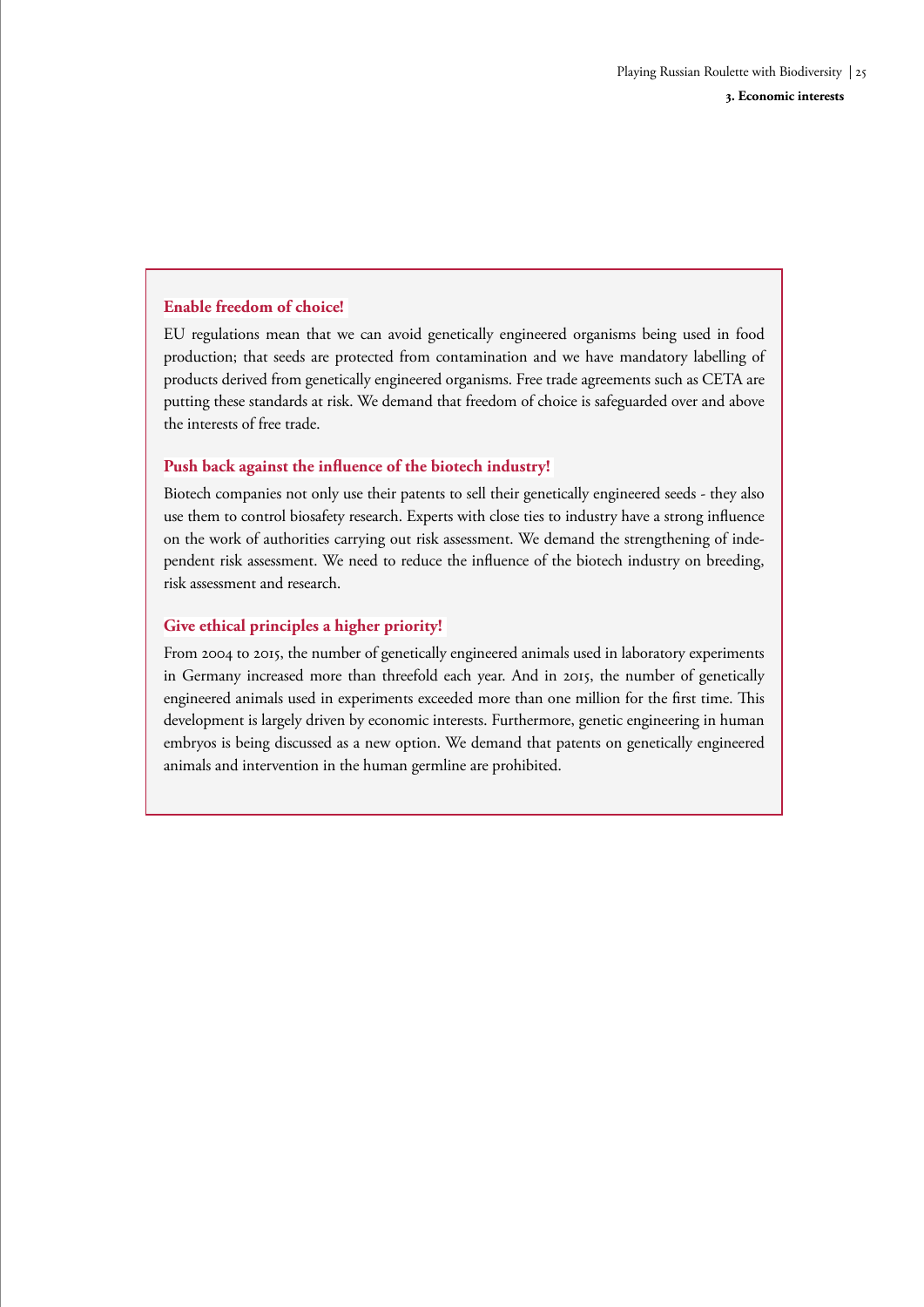#### <span id="page-25-0"></span>**Resources**

### **Resources**

- **Al-Shahrour, F., Minguez, P., Marques-Bonet, T., Gazave E., Navarro, A., Dopazo, J.** (2010) Selection upon Genome Architecture: Conservation of Functional Neighborhoods with Changing Genes. PLoS Comput Biol 6(10): e1000953. doi:10.1371/journal.pcbi.1000953
- Bakker, P.A., Berendsen, R.L., Doornbos, R.F., Wintermans, P.C. Pieterse, C.M. (2013), The rhizosphere revisited: root microbiomics. Frontiers in Plant Science, 4: 165. doi:10.3389/fpls.2013.00165
- **Begemann, M.B., Gray, B.N., January, E., Gordon, G.C., He, Y., Liu, H., Wu, X., Brutnell, T.P., Mockler, T.C., Oufattole, M.** (2017) Precise insertion and guided editing of higher plant genomes using Cpf1 CRISPR nucleases. BioRxiv, 109983. doi:10.1101/109983
- **Bollinedi, H., Krishnan S., G., Prabhu, K.V., Singh, N.K., Mishra, S., Khurana, J.P., Singh, A.K.** (2017) Molecular and Functional Characterization of GR2-R1 Event Based Backcross Derived Lines of Golden Rice in the Genetic Background of a Mega Rice Variety Swarna. PLoS ONE 12(1): e0169600. https://doi.org/10.1371/journal.pone.0169600
- **Braatz, J., Harloff, H.-J., Mascher, M., Stein, N., Himmelbach, A., Jung, C.** (2017) CRISPR-Cas9 induced mutations in polyploid oilseed rape. Plant Physiology, pp.00426.2017. doi:10.1104/pp.17.00426
- **Bruce, A.** (2017) Genome edited animals: Learning from GM crops? Transgenic Res. 26: 385–398. doi:10.1007/ s11248-017-0017-2
- **Clasen, B.M., Stoddard, T.J., Luo, S., Demorest, Z.L., Li, J., Cedrone, F., Tibebu, R., Davison, S., Ray, E.E., Daulhac, A., Coffman, A., Yabandith, A., Retterath, A., Haun, W., Baltes, N.J., Mathis, L., Voytas, D.F., Zhang, F.** (2016) Improving cold storage and processing traits in potato through targeted gene knockout. Plant Biotechnol. J., 14: 169–176.
- **Chilcoat, D., Liu, Z.-B., Sander, J.** (2017) Use of CRISPR/Cas9 for Crop Improvement in Maize and Soybean. Progress in Molecular Biology and Translational Science, Gene Editing in Plants 149: 27–46. doi:10.1016/ bs.pmbts.2017.04.005
- **European Communities** (2005) Measures affecting the approval and marketing of biotech products (DS291, DS292, DS293). Comments by the European Communities on the scientific and technical advice to the panel. 28 January 2005, http://trade.ec.europa.eu/doclib/html/128390.htm
- **Fan, D., Liu T., Li C., Jiao, B., Li, S., Hou, Y., Luo, K.** (2015) Efficient CRISPR/Cas9-mediated Targeted Mutagenesis in Populus in the First Generation. Scientific Reports 5: 12217. doi:10.1038/srep12217
- Gale, M., (1998) Comparative genetics in the grasses. PNAS, 95(5): 1971-1974.
- Gantz, V.M. & Bier, E. (2015) The mutagenic chain reaction: A method for converting heterozygous to homozygous mutations. Science, 348(6233): 442-444. doi:10.1126/science.aaa5945
- **Garczynski, S.F., Martin, J.A., Griset, M., Willett, L.S., Cooper, W.R., Swisher, K.D., Unruh, T.R.** (2017) CRISPR/Cas9 Editing of the Codling Moth (Lepidoptera: Tortricidae) CpomOR1 Gene Affects Egg Production and Viability. J Econ Entomol, 110: 1847–1855. doi:10.1093/jee/tox166
- **Gil-Humanes, J., Wang, Y., Liang, Z., Shan, Q., Ozuna, C.V., Sánchez-León, S., Baltes, N.J., Starker, C., Barro, F., Gao, C., Voytas, D.F.** (2017) High-efficiency gene targeting in hexaploid wheat using DNA replicons and CRISPR/Cas9. Plant J, 89: 1251–1262. doi:10.1111/tpj.13446
- **High Level Group of Scientific Advisors** (2017) New Techniques in Agricultural Biotechnology, [https://ec.europa.eu/research/sam/pdf/topics/explanatory\\_note\\_new\\_techniques\\_agricultural\\_biotechnology.](https://ec.europa.eu/research/sam/pdf/topics/explanatory_note_new_techniques_agricultural_biotechnology.pdf#view=fit&pagemode=none) [pdf#view=fit&pagemode=none](https://ec.europa.eu/research/sam/pdf/topics/explanatory_note_new_techniques_agricultural_biotechnology.pdf#view=fit&pagemode=none)
- **Hilscher, J., Bürstmayr, H., Stoger, E.** (2017) Targeted modification of plant genomes for precision crop breeding. Biotechnol. J. 12, n/a-n/a. doi:10.1002/biot.201600173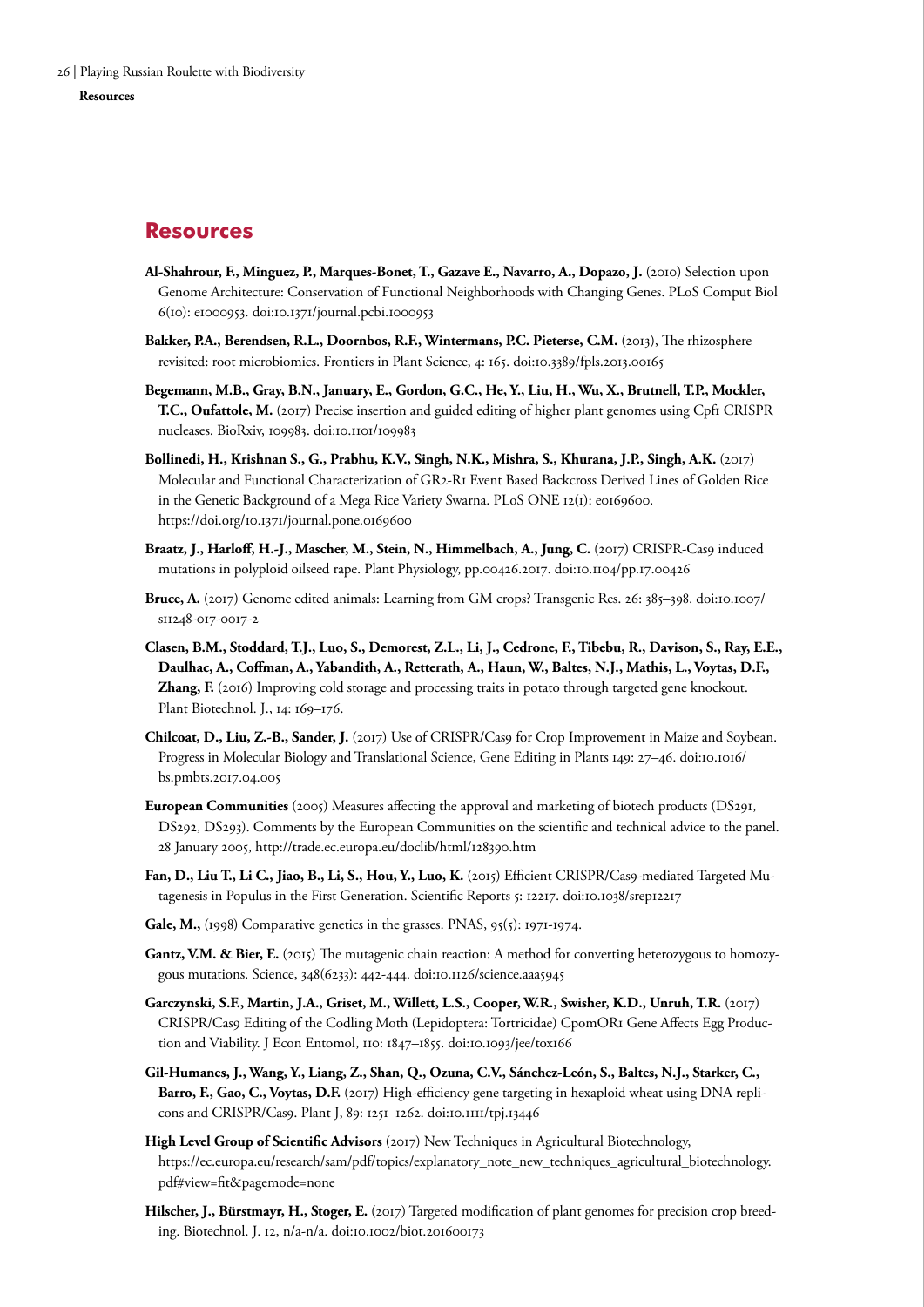- **Jez, J.M., Lee, S.G., Sherp, A.S.** (2016), The next green movement: Plant biology for the environment and sustainability. Science, 353(6305): 1241−1245. doi:10.1126/science.aag1698
- **Kapahnke, M., Banning, A., Tikkanen, R.** (2016) Random Splicing of Several Exons Caused by a Single Base Change in the Target Exon of CRISPR/Cas9 Mediated Gene Knockout. Cells, 5: 45. doi:10.3390/cells5040045
- **Kim, H., Kim, S.-T., Ryu, J., Kang, B.-C., Kim, J.-S., Kim, S.-G.** (2017) CRISPR/Cpf1-mediated DNA-free plant genome editing. Nature Communications, 8: 14406. doi:10.1038/ncomms14406
- **Kraemer, L.** (2015) Legal questions concerning new methods for changing the genetic conditions in plants, www.testbiotech.org/node/1342
- **Lalonde, S., Stone, O.A., Lessard, S., Lavertu, A., Desjardins, J., Beaudoin, M., Rivas, M., Stainier, D.Y.R., Lettre, G.** (2017) Frameshift indels introduced by genome editing can lead to in-frame exon skipping. PLOS ONE, 12: e0178700. doi:10.1371/journal.pone.0178700
- **Li, Z., Liu, Z.-B., Xing, A., Moon, B. P., Koellhoffer, J. P., Huang, L., Ward, R. T., Clifton, E., Falco, S. C., Cigan, A. M.** (2016) Cas9-Guide RNA Directed Genome Editing in Soybean. Plant Physiology, 169: 960–970. doi:10.1104/pp.15.00783
- **Li, J., Sun, Y., Du, J., Zhao, Y., Xia, L.** (2017) Generation of Targeted Point Mutations in Rice by a Modified CRISPR/Cas9 System. Molecular Plant 10, 526–529. doi:10.1016/j.molp.2016.12.001
- **Liang, Z., Chen, K., Li, T., Zhang, Y., Wang, Y., Zhao, Q., Liu, J., Zhang, H., Liu, C., Ran, Y., Gao, C.**  (2017) Efficient DNA-free genome editing of bread wheat using CRISPR/Cas9 ribonucleoprotein complexes. Nature Communications, 8: 14261. doi:10.1038/ncomms14261
- **Liu, X., Xie, C., Si, H., Yang, J.** (2017) CRISPR/Cas9-mediated genome editing in plants. Methods, 121–122, 15 May 2017, Pages 94-102. doi:10.1016/j.ymeth.2017.03.009
- **Lu, B.R. & Yang, C.** (2009) Gene flow from genetically modified rice to its wild relatives: Assessing potential ecological consequences. Biotechnology Advances, 27(6), 1083-1091. doi:10.1016/j.biotechadv.2009.05.018
- **Ma, X., Mau, M., Sharbel T.F.** (2017) Genome Editing for Global Food Security. Trends in Biotechnology. doi:10.1016/j.tibtech.2017.08.004
- Mahfouz, M.M. (2017) Genome editing: The efficient tool CRISPR–Cpf1. Nature Plants, 3: 17028. doi:10.1038/ nplants.2017.28
- **Mao, Y., Botella, J.R., Zhu, J.-K.** (2017) Heritability of targeted gene modifications induced by plant-optimized CRISPR systems. Cell. Mol. Life Sci., 74: 1075–1093. doi:10.1007/s00018-016-2380-1
- **Mou, H., Smith, J.L., Peng, L., Yin, H., Moore, J., Zhang, X.-O., Song, C.-Q., Sheel, A., Wu, Q., Ozata, D.M., Li, Y., Anderson, D.G., Emerson, C.P., Sontheimer, E.J., Moore, M.J., Weng, Z., Xue, W.** (2017) CRISPR/Cas9-mediated genome editing induces exon skipping by alternative splicing or exon deletion. Genome Biology, 18: 108. doi:10.1186/s13059-017-1237-8
- **National Academies of Sciences, Engineering, and Medicine** (2016) Gene Drives on the Horizon: Advancing Science, Navigating Uncertainty, and Aligning Research with Public Values. National Academies Press, https://www.nap.edu/catalog/23405/gene-drives-on-the-horizon-advancing-science-navigating-uncertainty-and
- **Peng, A., Chen, S., Lei, T., Xu, L., He, Y., Wu, L., Yao, L., Zou, X.** (2017) Engineering canker-resistant plants through CRISPR/Cas9-targeted editing of the susceptibility gene CsLOB1 promoter in citrus. Plant Biotechnol J, n/a-n/a. doi:10.1111/pbi.12733
- **Ren, B., Yan, F., Kuang, Y., Li, N., Zhang, D., Lin, H., Zhou, H.** (2017) A CRISPR/Cas9 toolkit for efficient targeted base editing to induce genetic variations in rice. Science China Life Sciences, 60(5), 516-519. doi:10.1007/s11427-016-0406-x